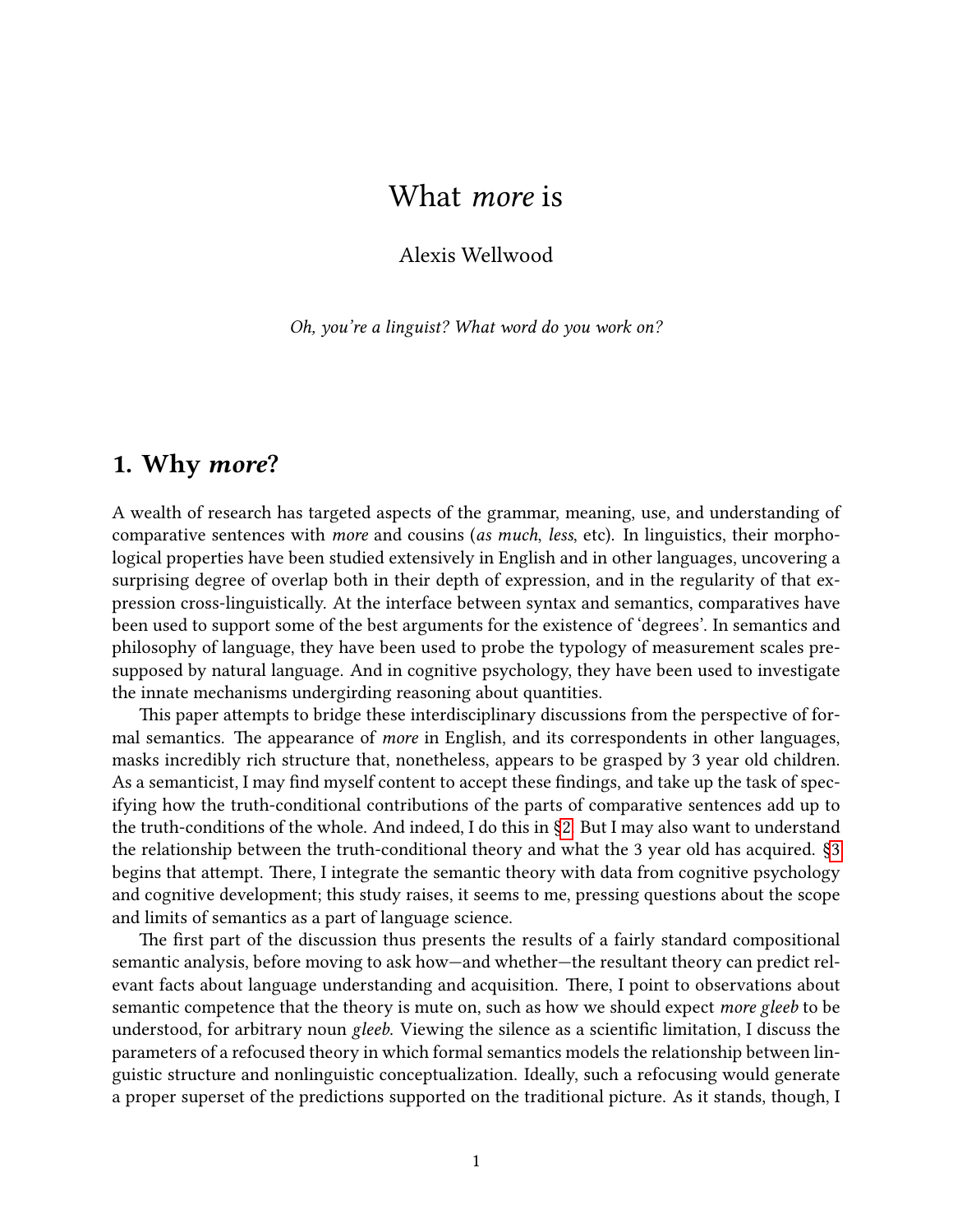hope only to foreground the viability of semantics (as typically practiced in linguistics) as a major contributor to research in cognitive science.

My goals are thus, I take it, modest. But it is worth highlighting up front where the view that I inch towards could lead in the extreme. We're used to acting as if semantic theory produces statements that describe a relation between structured linguistic objects and entities (structured or otherwise) in a mind-independent world. Such a theory will characterize language acquisition as a process of internalizing a relation of the appropriate sort, and it will ground philosophical projects that use linguistic analyses in the service of drawing (real) metaphysical conclusions. I do wonder whether either of these are right. For now, though, I simply invite the reader to consider whether something in this case study might challenge her view of what a semantic theory is about. Later, we might return to the question of how best to view the study of semantics in relation to semantic competence (cf. [Soames 1989,](#page-28-0) [Pietroski 2018\)](#page-27-0).

## <span id="page-1-0"></span>2. Grammar

I emphasize three features of the grammar of sentences with more. The first is structural, and the second and third are semantic. First, the expression pronounced more is decompositional (and univocal). Across its various occurrences, it realizes at least two underlying pieces of morphosyntax, e.g. those represented as input to a morphophonological rule like  $(1)$ .<sup>[1](#page-0-0)</sup>

### <span id="page-1-1"></span>(1) Decomposition

 $\lceil$  MUCH ER  $\rceil \rightsquigarrow$  more

Second, comparatives with *more, as (much), too (much)*, etc., impose a 'measurability' condition on the XP targeted for comparison. In  $(2)$ , this is sketched as a definedness condition on the combination *more* XP, such that the extension of XP,  $\llbracket XP \rrbracket$ , has non-trivial order-theoretic properties.

### <span id="page-1-2"></span>(2) Measurability

 $\llbracket$  more  $\alpha\rrbracket$  is defined only if  $\llbracket \alpha\rrbracket$  is non-trivially ordered.

Third, comparative sentences invoke dimensions for comparison that are strongly structure preserving with respect to the measured domain (i.e., with respect to  $\lbrack \lbrack \alpha \rbrack$ , given more  $\alpha$ ). In [\(3\)](#page-1-3), this is sketched as a condition on accessible measure functions, which have elements of scales as their outputs.

### <span id="page-1-3"></span>(3) Measures

The available measures for  $\alpha$  strongly depend on the nature and structure of  $\alpha$ .

As I discuss, [\(2\)](#page-1-2) and [\(3\)](#page-1-3) are due to the underlying piece MUCH in [\(1\)](#page-1-1), and as such are predicted to hold wherever that morpheme occurs.

The relationship between (what we call) the *extension* of  $XP$  and the conditions [\(2\)](#page-1-2) and [\(3\)](#page-1-3) motivate the semantic theory presented in [§2.](#page-1-0) [§3](#page-13-0) considers some of these facts from a wider perspective as well as facts from cognitive psychology that, squinting, appear to be related. There, I wonder whether, with eyes wide open, we shouldn't see these facts as inextricably linked.

<sup>&</sup>lt;sup>1</sup>I use small caps to indicate morphemes, the smallest meaningful grammatical units, and italics for mentions of expressions. The way I use these conventions, expressions like more may be internally complex, but morphemes like much, by hypothesis, are not.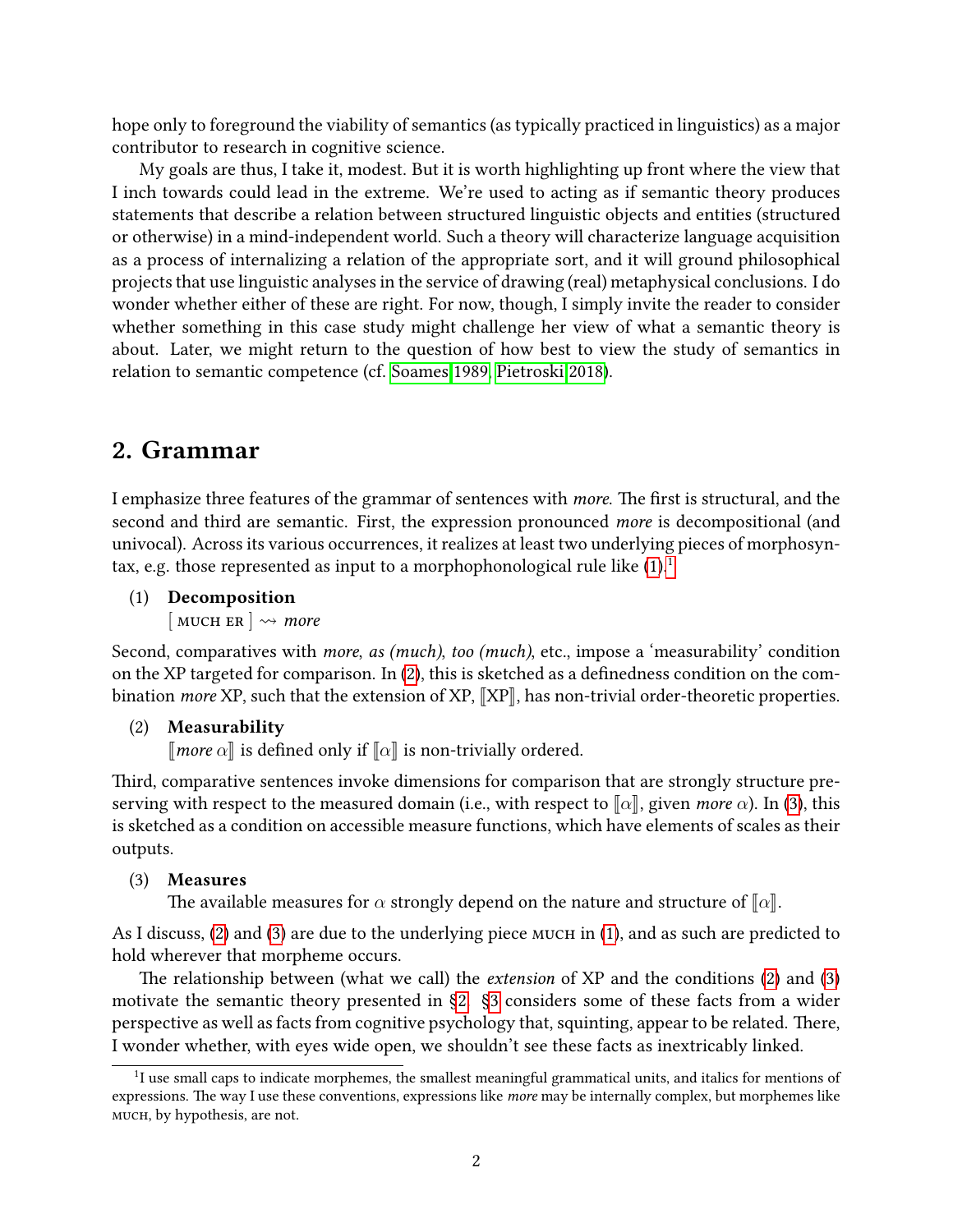2.1. Morphosyntax

### 2.1.1. more isn't atomic

Bresnan's [\(1973\)](#page-24-0) seminal paper on the syntax of comparatives in English posits that the expression more conflates two morphemes, MUCH and -ER.<sup>[2](#page-0-0)</sup> Formalized in terms of rules of pronunciation (here: morphophonological rules), this view may be summarized as in [\(4\)](#page-2-0).

<span id="page-2-0"></span>(4) a. MUCH  $\rightsquigarrow$  much b. [MUCH ER ]  $\rightsquigarrow$  more

I review some of the relevant data and arguments directly.

A first explanatory target for Bresnan is the distribution of the form more versus -er with adjectives and adverbs (i.e., APs). We can first observe that while the form more surfaces with intelligent but -er surfaces with smart, both surface with the (simplex) form as; see [\(5\)](#page-2-1).

- <span id="page-2-1"></span>(5) a. more intelligent, as intelligent
	- b. smarter, as smart

Given that the two comparative forms are roughly synonymous, as are the two 'equative' forms, it doesn't appear that the difference between -er and more tracks any interesting semantic differences. Thus, Bresnan suggests an underlying identity, and attributes their variant shapes to morphophonological processes that are sensitive to some featural difference between two classes of adjectives: for example, more, the default form, occurs with adjectives A and -er, the marked form, occurs with adjectives A\*.

However, Bresnan supposes that the forms in [\(5\)](#page-2-1) realize more than merely the combination of adjective plus morphemes like -er and as; rather, the comparative morphology masks interesting additional structure that can be revealed under other grammatical conditions. For example, the paradigm in [\(6\)](#page-2-2) surfaces when a comparative form targets nouns or verbs (i.e. NPs, VPs), as in as much coffee, too much coffee, etc.

- $(6)$  a. more coffee
	- b. as much
	- c. too much
	- d. how much
	- e. that much

<span id="page-2-2"></span>Intuitively, the forms in [\(6\)](#page-2-2) invoke a general notion of 'quantity' whenever they occur: either indicating ordering relations between quantities ( $as, too, and more$ ), inquiring about a specific quantity (how), or demonstrating a particular quantity (that). And of course, in all cases except that of *more*, the relevant comparative morpheme co-occurs with *much*.<sup>[3](#page-0-0)</sup>

<sup>&</sup>lt;sup>2</sup>She supposes this is so apart from nominal plural contexts, where she allows *more* to decompose into ER plus a distinct primitive, many. See the next section.

 $3C$ resswell 1976 suggests initial evidence for treating *much* as semantically significant at the end of his paper, noting the non-synonymy of Drink this water and Drink this much water (cp. the much-support approach of [Corver](#page-24-1) [1990;](#page-24-1) cf. Rett 2008, [2015,](#page-28-2) [Solt 2015\)](#page-28-3).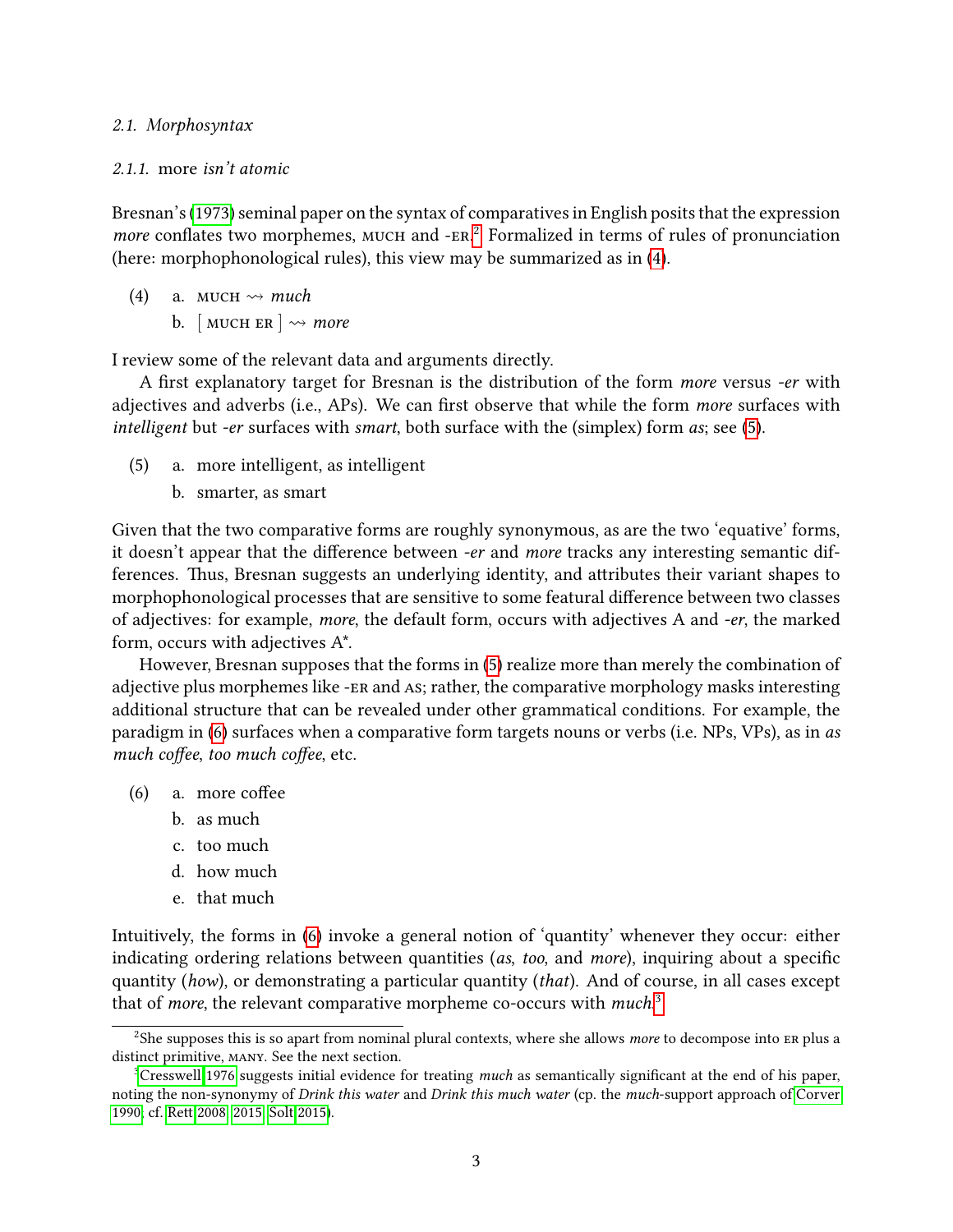What is the theory of the morphophonology of English comparatives, then? Is there one kind of underlying structure—without *much*—for AP comparatives, but a different kind—with much–for NP and VP comparatives? Bresnan suggests not: rather, something like much always occurs, such that the underlying structure of forms like as intelligent and as much coffee both feature MUCH and As, just as those for smarter/more intelligent and more coffee. Appearances to the contrary are derived, again, by the application of morphophonological rules.<sup>[4](#page-0-0)</sup> Schematics of such rules are given in [\(7\)](#page-3-0) and [\(8\)](#page-3-1).

- <span id="page-3-0"></span>(7) a.  $\lceil \int$  MUCH ER ] INTELLIGENT  $_A$  ]  $\rightsquigarrow$  more intelligent
	- b.  $\left[\right]$  MUCH ER  $\left]$  SMART<sub>A\*</sub>  $\right] \rightsquigarrow$  smarter
- <span id="page-3-1"></span>(8)  $\lceil$  [ MUCH ER ] COFFEE<sub>N</sub> ]  $\rightsquigarrow$  more coffee

The rest of this section provides evidence for the explanatory power of Bresnan's decomposition.

First, data from [Corver](#page-24-1) [\(1990\)](#page-24-1) use the distribution and interpretation of the anaphor so to suggest the kind of complexity to AP comparatives that a theory like Bresnan's expects. Outside of comparative contexts, so takes on the interpretation of some antecedent phrase: in [\(9\)](#page-3-2), we understand so in the second sentence to be equivalent in meaning to check the manuscript for errors, and the complex done so to be equivalent to checked the manuscript for errors.

<span id="page-3-2"></span>(9) Bill wants Ann to check the manuscript for errors. In fact, she has already done so.

What happens when a comparative form like too occurs with so? [\(10a\)](#page-3-3) positively attributes intelligence to Ann, and, of three logically possible contiuations, both of [\(10b-i\)](#page-3-4) and [\(10b-iii\)](#page-3-5) are possible, but [\(10b-ii\)](#page-3-6) is not.

- <span id="page-3-6"></span><span id="page-3-4"></span><span id="page-3-3"></span>(10) a. Ann is intelligent.
	- b. i. In fact, she is too intelligent.
		- ii. \* In fact, she is too much intelligent.
		- iii. In fact, she is too much so.

<span id="page-3-5"></span>The pattern in [\(10b\)](#page-3-5) receives a straightforward explanation on Bresnan's analysis: no *much* surfaces in [\(10b-i\)](#page-3-4) because of the rule that deletes it with APs; [\(10b-ii\)](#page-3-6) is ungrammatical because it represents a failure to apply that (obligatory) rule; and [\(10b-iii\)](#page-3-5) is available because so, as a category-neutral element, fails to trigger the rule that deletes that morpheme before adjectives (cf. [\(9\)](#page-3-2), where the anaphor resumes a VP).

### 2.1.2. Neither is many

Bresnan and others allowed the decompositional theory just described to coexist alongside a distinct decomposition in which *more* realizes the conflation MANY plus -ER. [Wellwood](#page-29-0) [\(2018\)](#page-29-0), though, argues that the surface form many itself realizes MUCH along with the nominal plural morpheme, pl (that realized as -s in, for example, *coffees*). Any sufficient morphophonological rule like  $(11)$  is posited to account for the surface variation.<sup>[5](#page-0-0)</sup>

<sup>&</sup>lt;sup>4</sup>The rules have been 'much deletion' and 'comparative formation'. See [Dunbar & Wellwood 2016](#page-25-1) for recent discussion.

 $5$ Of course, an appropriate morphophonological theory will also need to say how the impact of  $P$  fails to impact the rule of comparative formation sketched in the previous section.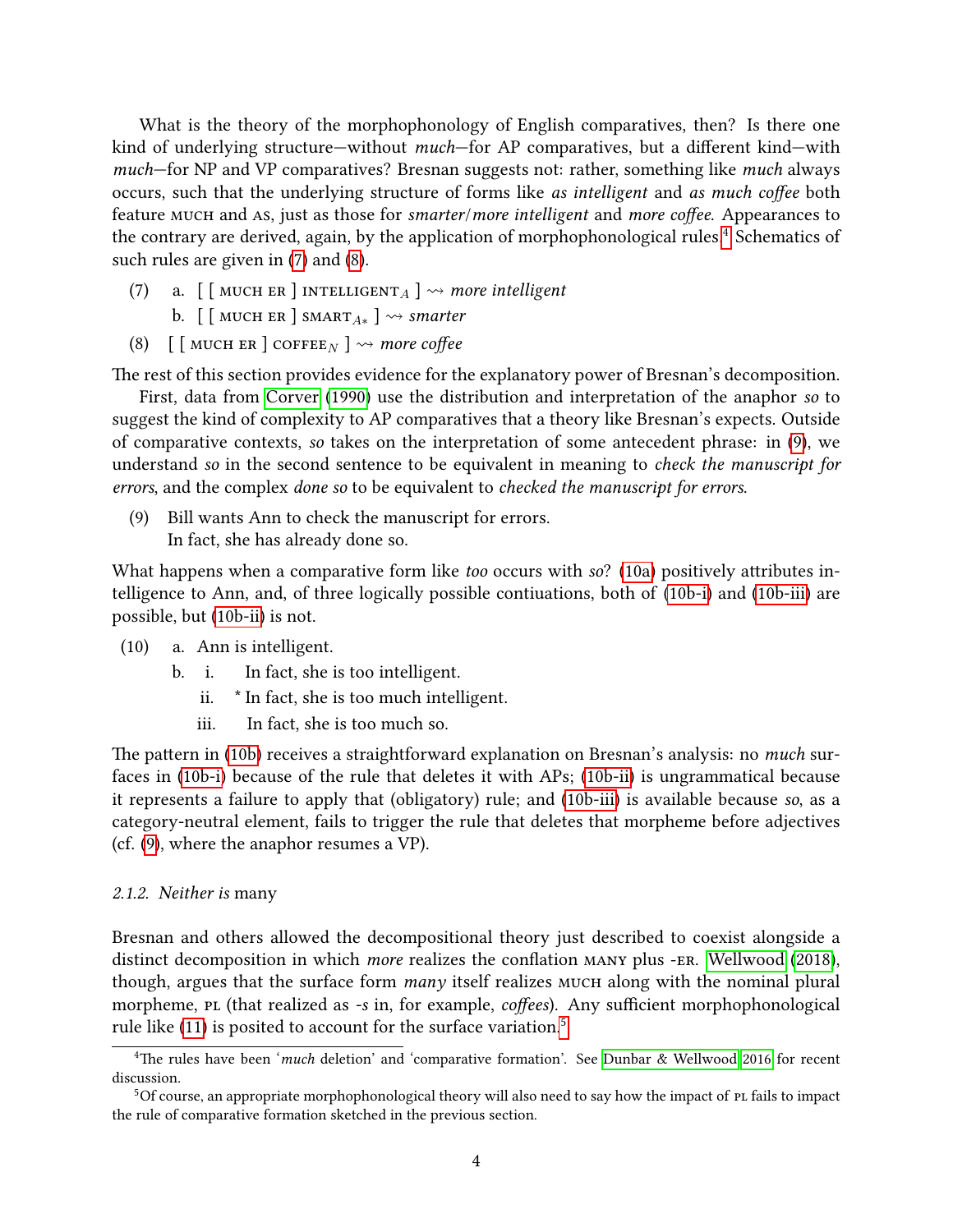<span id="page-4-0"></span>(11) [MUCH PL  $\sim$  many

Earlier research tends to assume that many realizes a distinct lexical atom, and if so that would be important for whether *more* is semantically ambiguous or not. It occurs in the same environments as the form much, but its distribution was limited to those combinations targeting plural nouns, e.g. [\(12\)](#page-4-1).

- (12) a. more books
	- b. as many
	- c. too many
	- d. so many
	- e. how many

<span id="page-4-1"></span>And indeed, such a division of the data into those with underlying MUCH and those with underlying many could be leveraged to capture the fact that while the former occurrences are neutral with respect to a variety of different dimensions for comparison (cp. as much coffee and too much heat), occurrences of *many* always involve comparisons by number.

Yet consideration of a broader range of data suggest that the distribution of the form many is, as expected by a theory that accepts a rule like [\(11\)](#page-4-0), syntactically- rather than semanticallyconditioned. To see this, observe that sentences with forms like [\(13b\)](#page-4-2) and [\(13c\)](#page-4-3) appear to be synonymous, but it is not possible to combine a noun such as *furniture* with *many* directly,  $(13a)$ <sup>[6](#page-0-0)</sup>

- <span id="page-4-4"></span><span id="page-4-2"></span>(13) a. \* many furniture
	- b. many pieces of furniture
	- c. much furniture

<span id="page-4-3"></span>The same point can be made by inspection of verbal comparatives. [\(14b\)](#page-4-5) and [\(14c\)](#page-4-6) can both be used to describe a small number of intersections, while [\(14a\)](#page-4-7) cannot.

- <span id="page-4-7"></span><span id="page-4-6"></span><span id="page-4-5"></span> $(14)$  a. \* The lines didn't intersect many.
	- b. The lines didn't intersect much.
	- c. The lines didn't intersect many times.

Minimally, the data in [\(13\)](#page-4-4) suggest that it must at least be possible to restrict MUCH to the number dimension under some circumstances, and so there is no necessary semantic pressure to posit many as a distinct primitive.

Furthermore, there is little evidence for such a distinction across languages. For example, the only difference between the equivalents of  $much/many$  in Spanish is singular or plural agreement on the univocal form mucha, [\(15\)](#page-5-0); mucha in [\(15a\)](#page-4-8) says something about beer-drinking by volume, while muchas in span2 about the number of units consumed.

<span id="page-4-8"></span>(15) a. Silvia tomó **mucha** cerveza durante la cena Silvia took much beer during the dinner 'Silvia drank a lot of beer at dinner.'

<sup>&</sup>lt;sup>6</sup>Here and below, I use '\*' to mark the hypothesis that a string is ungrammatical, and I use '?' to simply indicate that there is something semantically odd about an otherwise-grammatical sentence.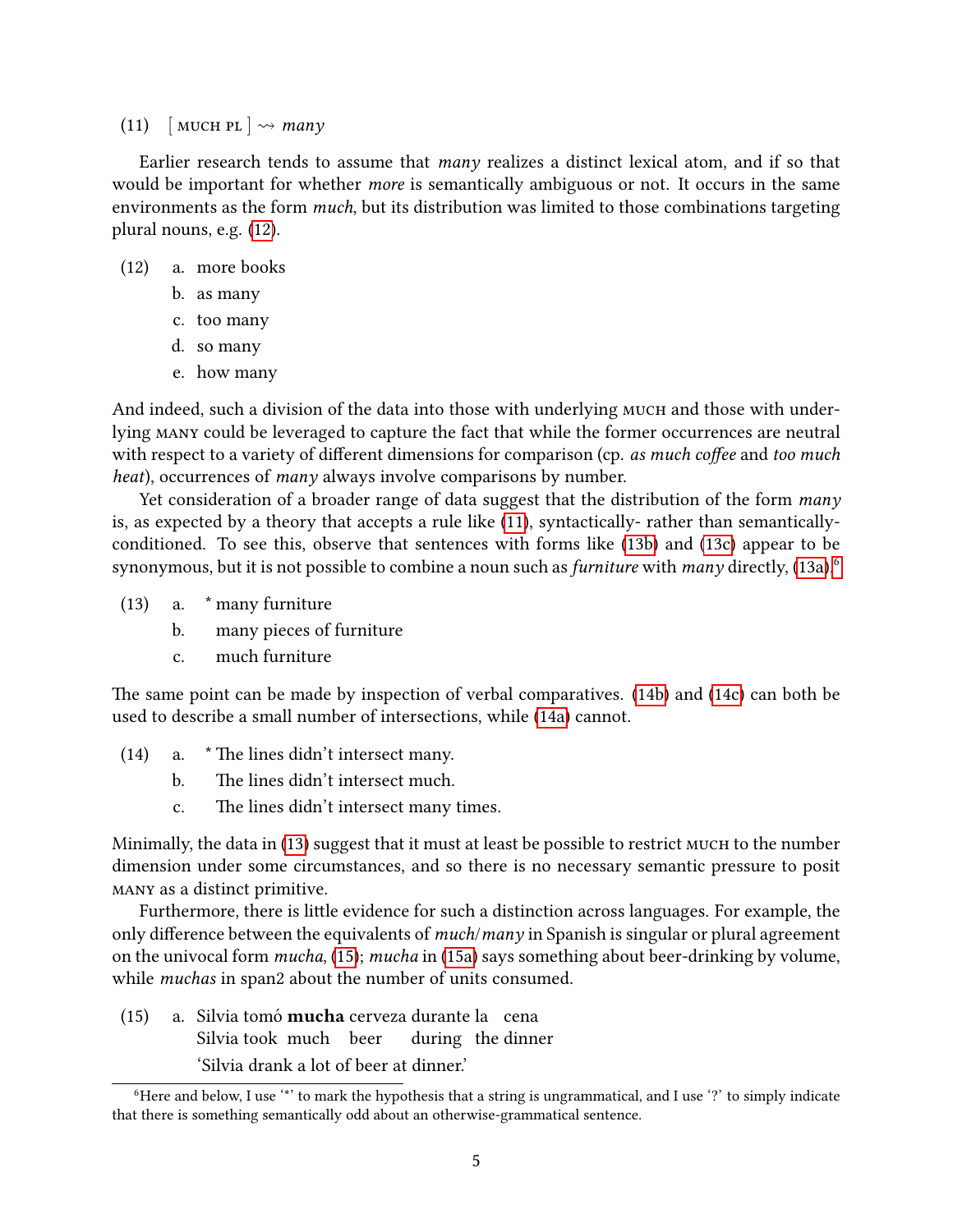<span id="page-5-0"></span>b. Silvia tomó **muchas** cervezas durante la cena Silvia took much.pl beer.pl during the dinner 'Silvia drank many (bottles/cups of) beer at dinner.'

The point is bolstered by French data, where the univocal form *beaucoup* surfaces, and the difference in plurality (with concomitant semantic effects) can be detected in agreement morphology on the verb,  $(16a)-(16b)^7$  $(16a)-(16b)^7$  $(16a)-(16b)^7$  $(16a)-(16b)^7$  $(16a)-(16b)^7$ 

- <span id="page-5-2"></span><span id="page-5-1"></span> $(16)$  a. **Beaucoup** de bière a much pe beer have.sg been drunk last night été bue hier soir. 'Much beer was drunk last night.'
	- b. Beaucoup de bières ont much de beer.pl have.pl been drunk last night été bues hier soir. 'Many beers were drunk last night.'

An even broader look at the crosslinguistic picture confirms the viability of the general reduction: where English has *much/many*, other languages display a univocal form paired with (broadly) some marker of plurality; [Wellwood](#page-29-0) [\(2018\)](#page-29-0) cites additional examples from Mandarin, Macedonian, Italian, and Bangla. Moreover, in all cases the interpretive pattern is the same as it is in English: the base form corresponding to *much* involves variable dimensions, while the form occurring in broadly plural contexts involves only number.

### 2.2. Distributional semantics

### 2.2.1. Lexical determinants

Descriptively, there are two major generalizations regarding the meaningfulness of comparative sentences that need to be accounted for. At the 'lexical' level.<sup>[8](#page-0-0)</sup> the comparative form is natural and straightforwardly interpretable only with lexical items whose predicative domains have non-trivial structure. Those which have such properties are the 'measurable' predicates, and those which lack it are the 'non-measurable' predicates [\(Wellwood 2014,](#page-29-1) [forthcoming\)](#page-29-2). The measurability distinction divides mass from (singular) count nouns, atelic from (singular) telic verbs, gradable from non-gradable adjectives, and verbs like want from (singular uses of) know.

Distributionally, coffee is a mass noun and notebook is a count noun. Mass nouns are natural and straightforwardly interpretable in direct composition with the quantificational determiners some, most, and all, [\(17a\)](#page-5-3), while count nouns are not, [\(17b\)](#page-5-4); a division along the same line is observed with more in the comparative, compare [\(18a\)](#page-5-5) and [\(18b\)](#page-6-0).

- <span id="page-5-4"></span><span id="page-5-3"></span> $(17)$  a. some coffee, most coffee, all coffee
	- b. ? some notebook, most notebook, all notebook
- <span id="page-5-5"></span> $(18)$  a. I bought more coffee than you did.

 $7$ See [Doetjes 1997](#page-25-2) for a broader cross-linguistic look at morphological patterning like this.

<sup>&</sup>lt;sup>8</sup>Characterizing the data as indicating distinctions at the 'lexical' level is more than a little contentious. Some morphological and semantic theories, for example, treat the mass/count distinction as decided grammatically, not in the lexicon. I set these complications aside here.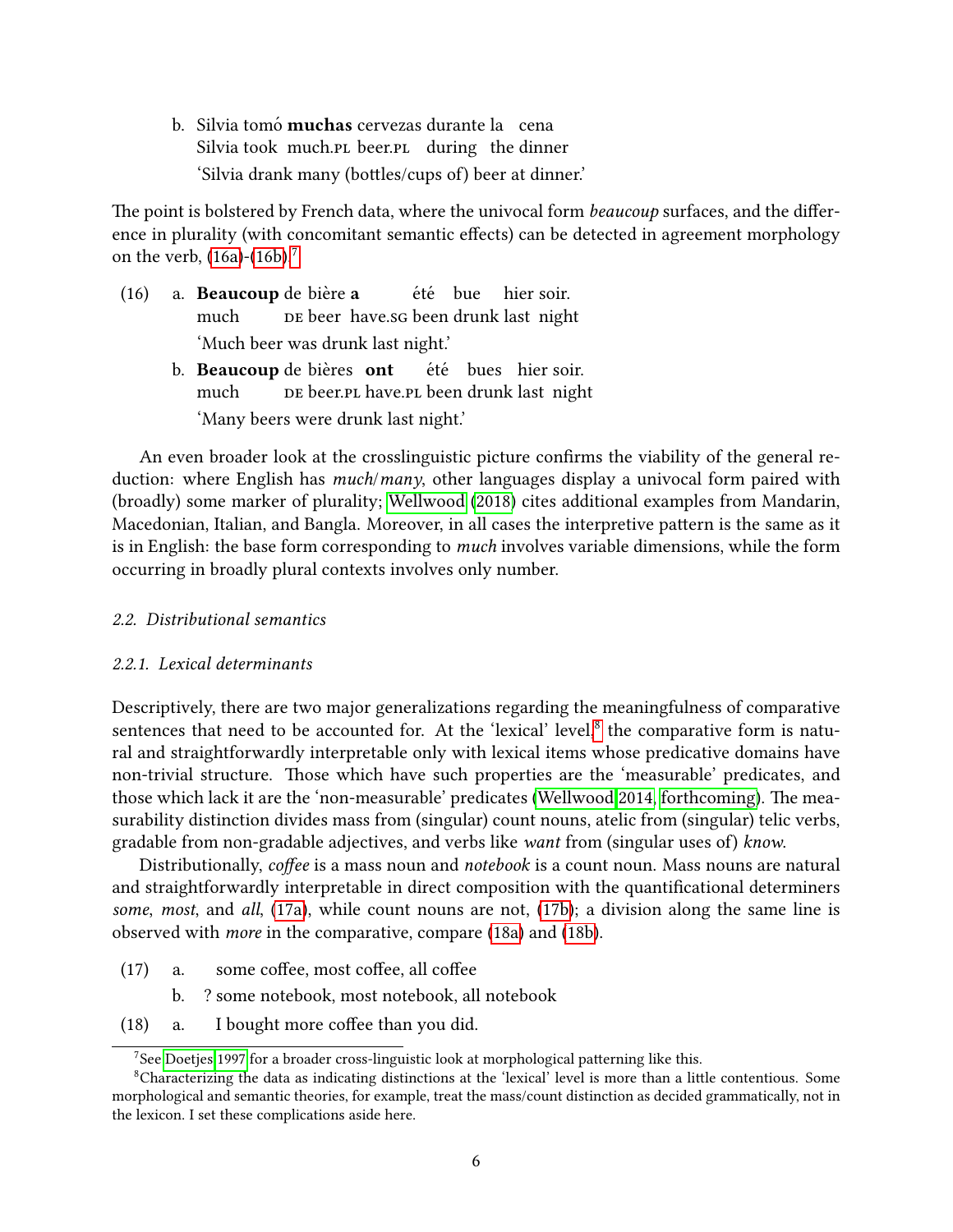b. ? I bought more notebook than you did.

<span id="page-6-0"></span>Semantically, the predominant way of distinguishing such mass and count nouns is in the struc-ture of their domains of predication.<sup>[9](#page-0-0)</sup> For example, mass nouns like *coffee* show cumulative and divisive reference: any two portions of coffee, taken together, count as coffee (cumulativity), and arbitrary subdivisions thereof also count as coffee (divisiveness).<sup>[10](#page-0-0)</sup> The same, mutatis mutandis, is not obviously true of a notebook. Typically, such observations are taken as evidence that the relevant mass noun domains are mereologically structured but count noun domains are not.

Distributionally, talk is an atelic verb—it fails to include, as part of its intuitive descriptive content, information about an 'end' or telos-and finish is, in contrast, a telic verb. Atelic verbs are perfect in composition with temporal adverbials specifying the duration of a certain episode, [\(19a\)](#page-6-1), while (singularly-interpreted) telic verbs are not, [\(19b\)](#page-6-2); and, the same asymmetry is detectable with *more*, compare  $(20a)$  and  $(20b)$ .<sup>[11](#page-0-0)</sup>

- <span id="page-6-2"></span><span id="page-6-1"></span>(19) a. talked for an hour, talked the most
	- b. ? finished one sentence for an hour, finished it the most
- <span id="page-6-4"></span><span id="page-6-3"></span>(20) a. You talked more than I did.
	- b. ? You finished one sentence more than I did.

The distinction between atelic and telic verbs, too, has been attributed to differences in domain: two episodes of talking, considered together, count as talking (cumulativity), and arbitrary subdivisions thereof do too (divisiveness). The same can't be said for an episode of finishing a sentence. Thus it is usually held that atelic predicates denote in domains with mereological structure, while telic predicates do not.

Gradable adjectives like *tall* are distinguished from non-gradable adjectives like *pregnant* in being perfectly acceptable with modifiers indicating different extents of a relevant property. That is, in its plain form, tall indicates the property of having greater-than-average height. When modified, greater heights may be indicated, [\(21a\)](#page-6-5); however, *pregnant* resists such modification, [\(21b\)](#page-6-6), and the same split is observed in [\(22a\)](#page-6-7) and [\(22b\)](#page-6-8).

- <span id="page-6-6"></span><span id="page-6-5"></span>(21) a. Andre the Giant tall, tall to a great extent
	- b. ? full term pregnant, pregnant to a great extent
- <span id="page-6-8"></span><span id="page-6-7"></span>(22) a. He was taller than I was.
	- b. ? She was more pregnant than I was.

Early semantic treatments of the distinction between gradable and non-gradable adjectives typically resolve it as a difference in vagueness. Contemporary degree-theoretic treatments resolve it type-theoretically: tall (whether wholly or in part), but not pregnant, expresses a 'measure function'—a mapping from individuals to degrees along a scale representing, e.g., increasing height. [Wellwood](#page-29-3) [\(2012,](#page-29-3) [forthcoming\)](#page-29-2), instead, suggests that the difference is one of domain:

 $9$ For early discussion, see Quine 1960, [Cheng 1973,](#page-24-2) [Cartwright 1975,](#page-24-3) [Massey 1976,](#page-26-0) [Burge 1977,](#page-24-4) [Bunt 1979,](#page-24-5) [1985,](#page-24-6) [Link 1983,](#page-26-1) Krifka 1989.

 $10<sup>6</sup>$ Arbitrary', to a certain limit; see discussion especially in [Bunt 1979,](#page-24-5) [1985,](#page-24-6) and [Champollion 2010.](#page-24-7)

 $11(20b)$  $11(20b)$  has an alternative reading that implies your number of completed sentences exceeded mine by 1. This reading corresponds to a parse of [\(20b\)](#page-6-4) that is orthogonal for present purposes.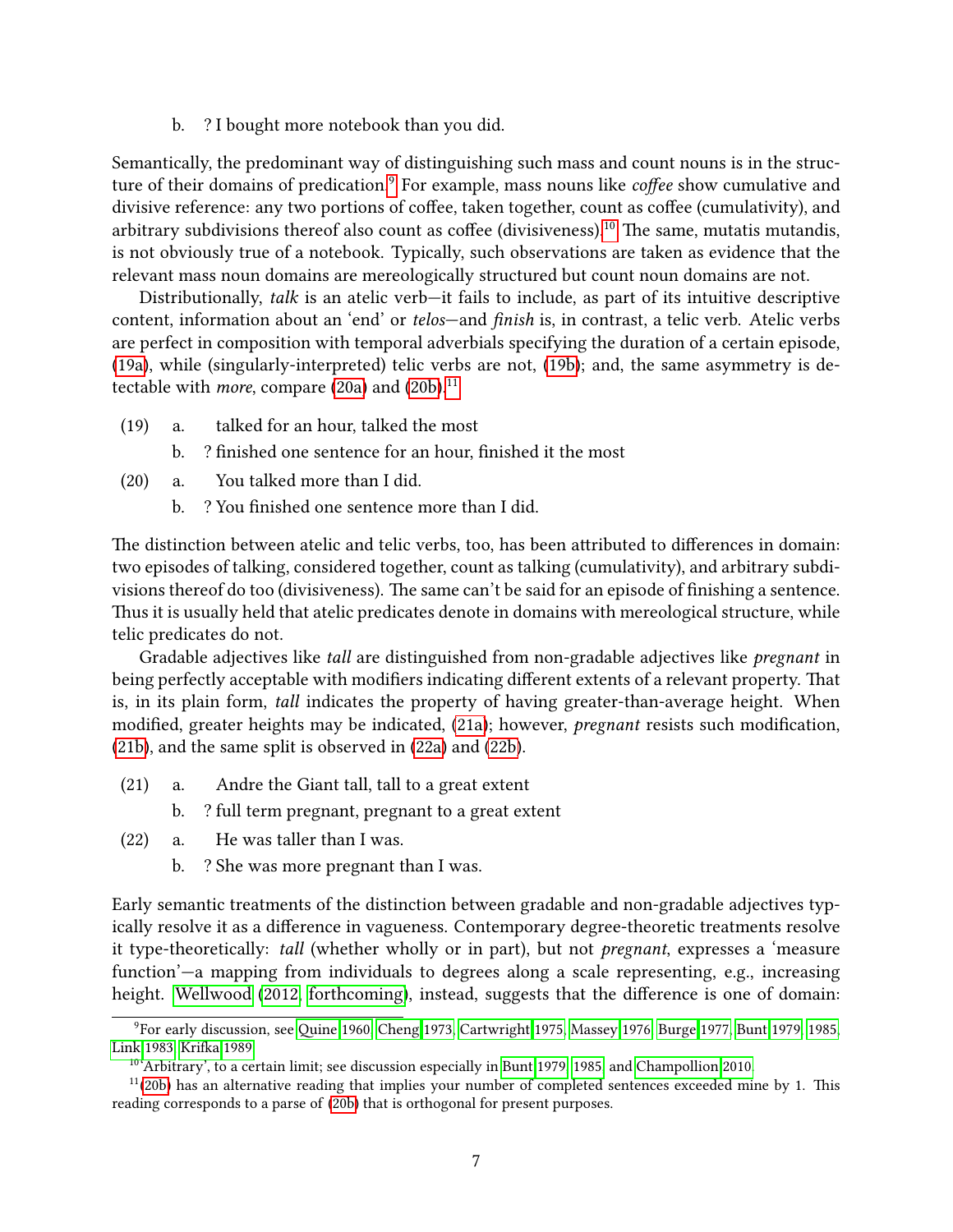gradable adjectives are true of states ordered in terms of how much, e.g., height they instantiate, while non-gradable adjectives are true of states which are either simply instantiated or not.

[Wellwood](#page-29-1) [\(2014,](#page-29-1) [forthcoming\)](#page-29-2) provides a similar analysis to account for certain differences between attitude predicates like *want* and *know*. Whereas one can want a certain man's phone number to a greater or lesser extent, [\(23a\)](#page-7-0) and [\(24a\)](#page-7-1), it is odd to say that knowing a certain man's name works the same way, [\(23b\)](#page-7-2) and [\(24b\)](#page-7-3).

- <span id="page-7-2"></span><span id="page-7-0"></span>(23) a. hardly wanted that man's number, wanted that man's number to a great extent
	- b. ? hardly knew that man's name, knew that man's name to a great extent
- <span id="page-7-3"></span><span id="page-7-1"></span>(24) a. I wanted that man's number more than you did.
	- b. ? I knew that man's name more than you did.

[Villalta](#page-29-4) [\(2008\)](#page-29-4) accounts for the difference between predicates like want  $\phi$  and know  $\phi$  in terms of their types, on a par with standard accounts of the difference between gradable and nongradable adjectives (cf. [Lassiter 2011\)](#page-26-3). [Wellwood](#page-29-1) [\(2014,](#page-29-1) [forthcoming\)](#page-29-2) suggests, instead, that want  $\phi$  expresses a property of states ordered by increasing desire, whereas know  $\phi$  expresses a property of states that one simply instantiates or not.

## 2.2.2. Grammatical determinants

The second major descriptive generalization concerns grammatical elaborations that bring along a shift in measurability. For example, while singular count noun occurrences like beverage in a beverage are non-measurable (cf. ?I bought more beverage than you did), their plural variants are (cf. I bought more beverages than you did). This distinction thus divides the singular and plural count NPs, singular versus plural telic VPs, non-gradable from stage-level APs, and singular from plural uses of know  $\phi$ .

A predicate once non-measurable is not always so. While bare count nouns like notebook are awkward in the 'non-singular' contexts in [\(25a\)](#page-7-4) and [\(26a\)](#page-7-5), their plural variants are perfectly acceptable and interpretable here, see [\(25b\)](#page-7-6) and [\(26b\)](#page-7-7).

- <span id="page-7-6"></span><span id="page-7-4"></span>(25) a. ? some notebook, most notebook, all notebook
	- b. some notebooks, most notebooks, all notebooks
- <span id="page-7-7"></span><span id="page-7-5"></span>(26) a. ? I bought more notebook than you did.
	- b. I bought more notebooks than you did.

Usually, mereological approaches hold that a bare form like notebook applies truthfully only to whole, individual notebooks, but not to arbitrary subparts of any given notebook nor to arbitrary groupings of notebooks. In contrast, notebooks applies to pluralities of notebooks, the minimal parts of which are individual notebooks. In other words, the domain of the plural predicate has a structure equivalent to the powerset of its singular correspondent.<sup>[12](#page-0-0)</sup>

 $12$ This is so whether those pluralities are conceived of as a sets [\(Winter 2001;](#page-30-0) ordering: subset relation) or sums [\(Link 1983;](#page-26-1) ordering: individual part). A little more will need to be said if plural domains are modeled as aggregates [\(Gillon 1992\)](#page-25-3) or replaced by the use of plural variables [\(Boolos 1984\)](#page-24-8), recently: [Yi 2005,](#page-30-1) [McKay 2006\)](#page-26-4).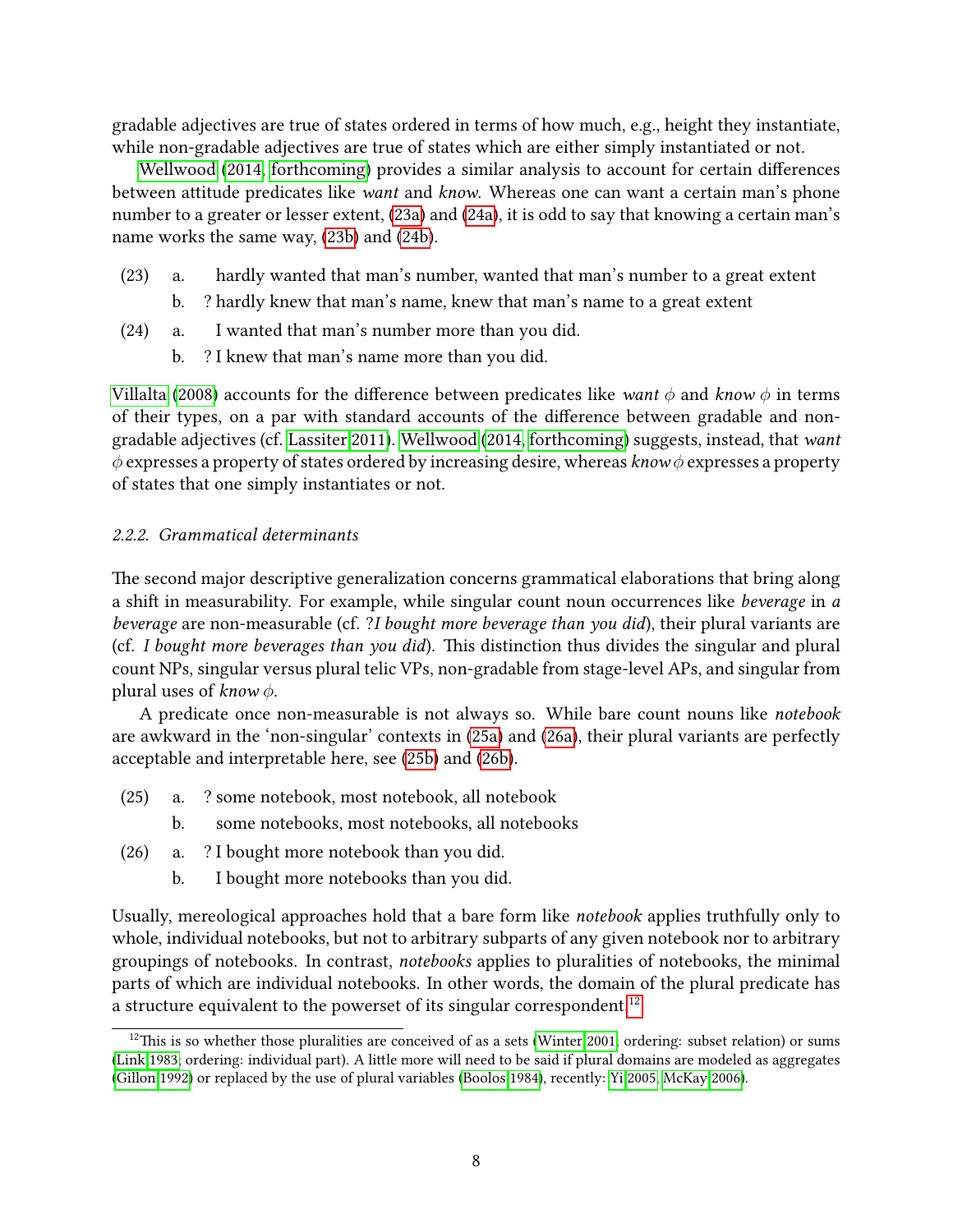Similarly, or so I'll suggest, telic predicates used to describe singular episodes are awkward with quantificational language,  $(27a)$  and  $(28a)$ ,<sup>[13](#page-0-0)</sup> but they are fine when used to describe a plurality of episodes, [\(27b\)](#page-8-2) and [\(28b\)](#page-8-3).

- <span id="page-8-2"></span><span id="page-8-0"></span> $(27)$  a. ? finished that sentence for an hour, finished that sentence the most
	- b. finished your sentences for an hour, finished your sentences the most
- <span id="page-8-3"></span><span id="page-8-1"></span> $(28)$  a. ? You finished that sentence more than I did.
	- b. You finished your sentences more than I did.

Mereological approaches extended to the verbal domain account for these data just like they do [\(25\)](#page-7-4) and [\(26\)](#page-7-5): a telic predicate can be singular or plural (cf. Ferreira); when singular, it denotes a 'flat' set, in this case containing events; when pluralized, the predicate denotes an ordered set of pluralities thereof.[14](#page-0-0)

Non-gradable adjectives like *pregnant* are not always bad with quantificational modifiers, nor in the comparative form. While modifiers that attempt to describe the extent of a given pregnancy are odd, [\(29a\)](#page-8-4), those that quantify over occasions of being pregnant are fine, [\(29b\)](#page-8-5); this is also the most natural sense invited when more appears following the adjective, compare [\(30b\)](#page-8-6) to [\(30a\)](#page-8-7).

- <span id="page-8-5"></span><span id="page-8-4"></span>(29) a. ? full term pregnant, pregnant to a great extent
	- b. pregnant every calendar year, pregnant again and again
- <span id="page-8-7"></span><span id="page-8-6"></span>(30) a. ? She was more pregnant than I was.
	- b. She was pregnant more than I was.

In [Wellwood](#page-29-0) [\(2018,](#page-29-0) [forthcoming\)](#page-29-2), I argued that comparatives like [\(30b\)](#page-8-6) are (syntactically and semantically) more like the verbal comparative in [\(28b\)](#page-8-3) than like the adjectival comparative in  $(22a)$ : they involve quantification over pluralities of events. Here, though, the relevant pluralities are derived from a lexically stative property: abstract syntax contributes functional structure that is interpreted as a map from a property of states onto a property of occasions on which such states hold, which is subsequently pluralized.

[Wellwood](#page-29-2) [\(forthcoming\)](#page-29-2) analyzes contrasts like [\(31\)](#page-8-8) in a parallel fashion.

- <span id="page-8-9"></span><span id="page-8-8"></span>(31) a. ? Regarding that question, I knew the answer more than you did.
	- b. Regarding those questions, I knew the answer more than you did.

Instances of know  $\phi$  are only non-measurable if used to describe singular states or occasions of knowing. In such cases, the sentence involves a singular property of states or events, on a par with a singular telic predicate like *finish one sentence*. In a context permitting multiple such episodes, [\(31b\)](#page-8-9), the sentence can involve a property of pluralities of occasions consisting in knowing the (relevant) answer. This property, again, has the structure of a set of pluralities ordered by inclusion.

<sup>13</sup>[van Geenhoven 2004](#page-25-4) has a nice discussion of 'coercions' in this domain, in her discussion of 'pluractional' morphology in West Greenlandic. She ultimately analyzes pluractionality in terms of times, rather than events. See [Cusic 1981](#page-25-5) for a look at pluractional morphology across languages, and [Henderson 2012](#page-25-6) for an event-semantic treatment of such morphology in Kaqchikel, a Mayan language.

 $14$ As above, this glosses over some details and debates in the semantics of plurals.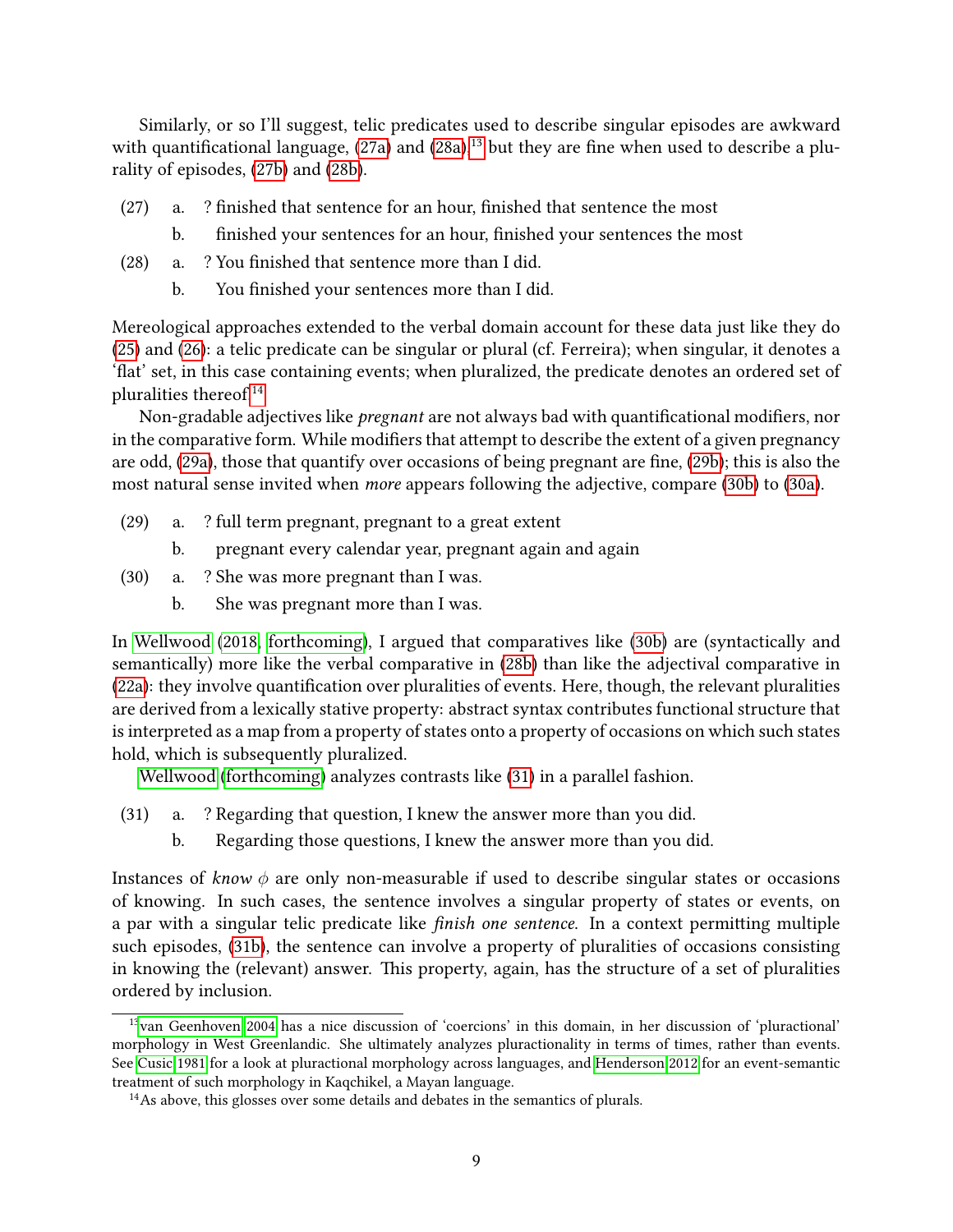### 2.3. Compositional semantics

I describe the theory of comparatives in which the semantic contribution of *more* is fixed, in part, by the structure or lack thereof on the domain of its target  $XP$ .<sup>[15](#page-0-0)</sup> The measurable predicates have extensions that are intrinsically ordered, as determined by the kinds of distributional evidence just discussed. I first present the compositional semantics of both the measurable and non-measurable predicates, emphasizing the interplay of lexical and grammatical factors in shifting the stuff or things targeted for measurement. Then I present the details for each of MUCH and ER.

### 2.3.1. Measuranda

I assume that mass nouns like *coffee* and atelic verbs like *talk* apply to anything matching their descriptive content, which includes, for example, any portion of coffee or episode of talking, and arbitrary subparts or superparts of the same. More formally, *coffee* expresses the function in [\(32a\)](#page-9-0) and talk that in [\(32b\)](#page-9-1), with  $e$  is the type of ordinary entities (e.g., stuff and things) and  $v$  the type of 'eventualities' (e.g., states, processes, and events; cf. Bach 1986).[16](#page-0-0)

<span id="page-9-1"></span><span id="page-9-0"></span>(32) a.  $\lbrack \lbrack \rbrack$  coffee  $\lbrack \rbrack = \lambda x_e$  . **coffee** $(x)$ b.  $\mathbb{I}$  talk  $\mathbb{I} = \lambda e_v$  . talk $(e)$ 

These extensions have the structure of a partial order with a maximal element—the sum of all portions of coffee or episodes of talking-i.e., that of a join semi-lattice (Cartwright, Link, Bach).

The lattice-theoretic structure of the mass and atelic predicates secures their status as measurable predicates; in contrast, the domains of count and telic predicates lack such structure. The restrictions on the functions in [\(33a\)](#page-9-2) and [\(33b\)](#page-9-3) are included to capture the intuition that expressions like notebook and finish  $\epsilon$ ,  $\epsilon$  standing for whatever might have been finished, apply only to entities with no relevant subparts or superparts of the same type.<sup>[17](#page-0-0),[18](#page-0-0)</sup>

<span id="page-9-3"></span><span id="page-9-2"></span>(33) a. 
$$
\llbracket
$$
 notebook  $\rrbracket = \lambda x_e : Atom(x) . notebook(x) b.  $\llbracket$  finish  $\epsilon \rrbracket = \lambda e_v : Atom(e) . finite(e,  $\llbracket \epsilon \rrbracket$ )$$ 

Such extensions, then, lack interesting order-theoretic properties: each corresponds to a 'flat' set of entities.

Of course, a count noun like notebook is licit in the comparative form when it occurs with the plural morpheme; the semantic consequence of this derivation is a property of elements in the algebraic closure of the bare noun's extension (cf. Bale & Barner 2009). A parallel derivation is possible for the telic VP (se Wellwood, Hacquard, and Pancheva 2012), although the plural morpheme is silent in such contexts. I will use double variable names like  $vv$  to range over

<sup>&</sup>lt;sup>15</sup>With respect to the background mereological theory, I essentially follow Champollion & Krifka 2016. The relevant notion of parthood, indicated by  $\precsim$ , is understood to be 'unstructured' as opposed to 'structured'. For example, a hand is a structured part of an arm, but an unstructured part of a plurality of hands, etc. See ibid., pp513-515.

<sup>&</sup>lt;sup>16</sup>[\(32a\)](#page-9-0) is the characteristic function of the set { $x \in D_e | x$  is coffee}, and [\(32b\)](#page-9-1) that of { $e \in D_v | e$  is talk}, etc.

 $17$ The usages in [\(33b\)](#page-9-3) suggest that atoms are atoms simpliciter, not relative to a description. They imply a very fine-grained ontology indeed.

<sup>&</sup>lt;sup>18</sup>A recent crop of work suggests that Atoms are determined in a context-sensitive fashion; see e.g., [Rothstein](#page-28-5) [2010,](#page-28-5) Sutton & Filip 2016. If so, the predicate Atom can be rewritten here and below as Atom<sub>c</sub>.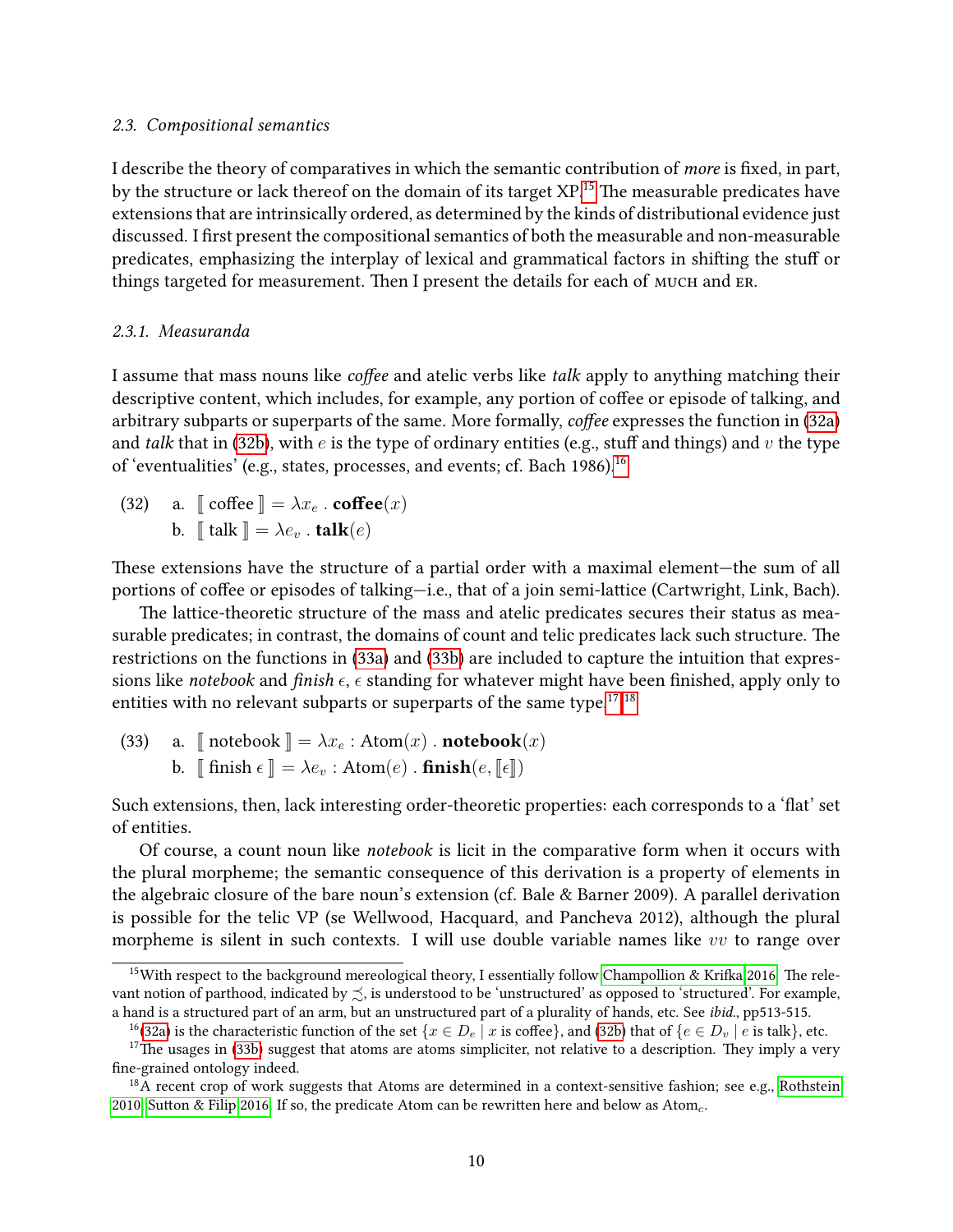pluralities, and the Greek letter  $\nu$  to mark neutrality with respect to the basic types  $e$  or  $v^{19}$  $v^{19}$  $v^{19}$ The interpretation of the plural morpheme,  $PL$ , in  $(34)$  takes a property of atoms to a property of pluralities that have those atoms as parts.<sup>[20](#page-0-0)</sup>

<span id="page-10-0"></span>(34) 
$$
\left[\!\!\left[ \text{ PL} \right] \!\!\right] = \lambda P_{\nu t} : \text{Atomic}(P) \cdot \lambda v v_{\nu} \cdot \forall v_{\nu} \left[ v \precsim v v \rightarrow P(v) \right]
$$

In canonical cases, the morpheme in [\(34\)](#page-10-0) combines with lexically atomic predicates to deliver properties of pluralities; e.g. notebooks realizes the combination of notebook and PL, interpreted as in [\(35a\)](#page-10-1), and the possibility of a 'zero derivation' of finish and PL is interpreted as in [\(35b\)](#page-10-2).

<span id="page-10-2"></span><span id="page-10-1"></span>(35) a. 
$$
\llbracket \text{ notebook PL} \rrbracket = \lambda x x_e \cdot \forall x_e : \text{Atom}(x) \llbracket x \preceq x x \rightarrow \text{notebook}(x) \rrbracket
$$
  
b. 
$$
\llbracket \text{ finish } \epsilon \rrbracket \text{ PL } \rrbracket \rrbracket = \lambda e e_v \cdot \forall e_v : \text{Atom}(e) \llbracket e \preceq e e \rightarrow \text{ finish}(e, \llbracket \epsilon \rrbracket) \rrbracket
$$

The extensions have the structure of a partial order with a maximal element—that plurality which has all of the relevant atomic entities as its minimal parts.<sup>[21](#page-0-0)</sup>

It is possible to capture the parallelisms in distribution and interpretation of gradable/nongradable adjectives and attitude verbs by adding just one more piece. The major difference, if it is major, is just that such expressions are satisfied in part by states. The additional piece is the function in [\(36\)](#page-10-3): it takes a it takes a property  $P$  to a property of atomic entities  $v$ . It contributes nothing more to restrict entities v except to say that they are constituted by some P-entity  $v'$ (i.e.,  $v > v'$ ).<sup>[22](#page-0-0)</sup>

<span id="page-10-3"></span>(36) 
$$
\mathbb{I} \text{AT} \mathbb{I} = \lambda P_{\nu t} \cdot \lambda v_{\nu} : \text{Atom}(v) \cdot \exists v'_{\nu} [ P(v') \wedge v \triangleright v' ]
$$

Given these assumptions, gradable adjectives and attitude verbs are assigned lexical interpretations as in [\(37a\)](#page-10-4) and [\(37b\)](#page-10-5), paralleling the unrestricted interpretation of mass nouns and atelic verbs.

<span id="page-10-5"></span><span id="page-10-4"></span>(37) a.  $\llbracket \text{ tall } \rrbracket = \lambda s_v \cdot \text{tall}(s)$ b.  $\mathbb{I}$  want  $\phi \mathbb{I} = \lambda s_v$ . want $(s, \mathbb{I} \phi \mathbb{I})$ 

 $^{21}$ I thus assume the 'inclusive' theory of plurality; see [Gillon 1992,](#page-25-3) [Zweig 2008,](#page-30-2) [2009,](#page-30-3) among others.

 $19$ I use the double letter variable notation from plural logic, with the intention only of making it visually clear when pluralities are at issue (i.e., those predicates for which a relation  $\precsim$  is defined, but which bottoms out in atoms). I think it possible for my semantics to remain neutral, for the most part, with respect to the best representation of pluralities. The way I've set up the system here, though, pluralities are of the same type as singular individuals whether type  $e$  or  $v$ —as in [Link 1983](#page-26-1) and others.

<sup>&</sup>lt;sup>20</sup>Where I use  $\precsim$  to relate pluralities to their parts, Liebesman (2016) uses the more neutral formulation  $A(v, vv)$ , which could be read as 'v is among/one of/part of/a subset of vv', depending on how one resolves the nature of pluralities. Crucially, though, I assume that relations like  $\precsim$  are defined only between things of the same type, as noted previously (see Champollion & Krifka 2016).

<sup>&</sup>lt;sup>22</sup>The symbol ' $\triangleright$ ' is used by [Link 1983](#page-26-1) to indicate a relation of material constitution, cf. the C relation in [Parsons](#page-27-1) [1979.](#page-27-1) I use it to indicate material constitution when formalizing the semantic relationships between, for example, coffee and coffees; [Wellwood 2018,](#page-29-0) [forthcoming](#page-29-2) suggest that it is the covert counterpart of the 'singulative' morphology that surfaces in other languages. In the same way as  $\precsim$  is 'overloaded' to stand in for 'the appropriate ordering relation' given the input arguments,  $\triangleright$  can indicate material or temporal constitution. I assume nothing more about the latter relation than that it holds between two eventualities, e.g. event  $e$  and state  $s$ , just in case the occurrence of  $e$  is wholly temporally dependent on and coincident with the instantiation of  $s$ .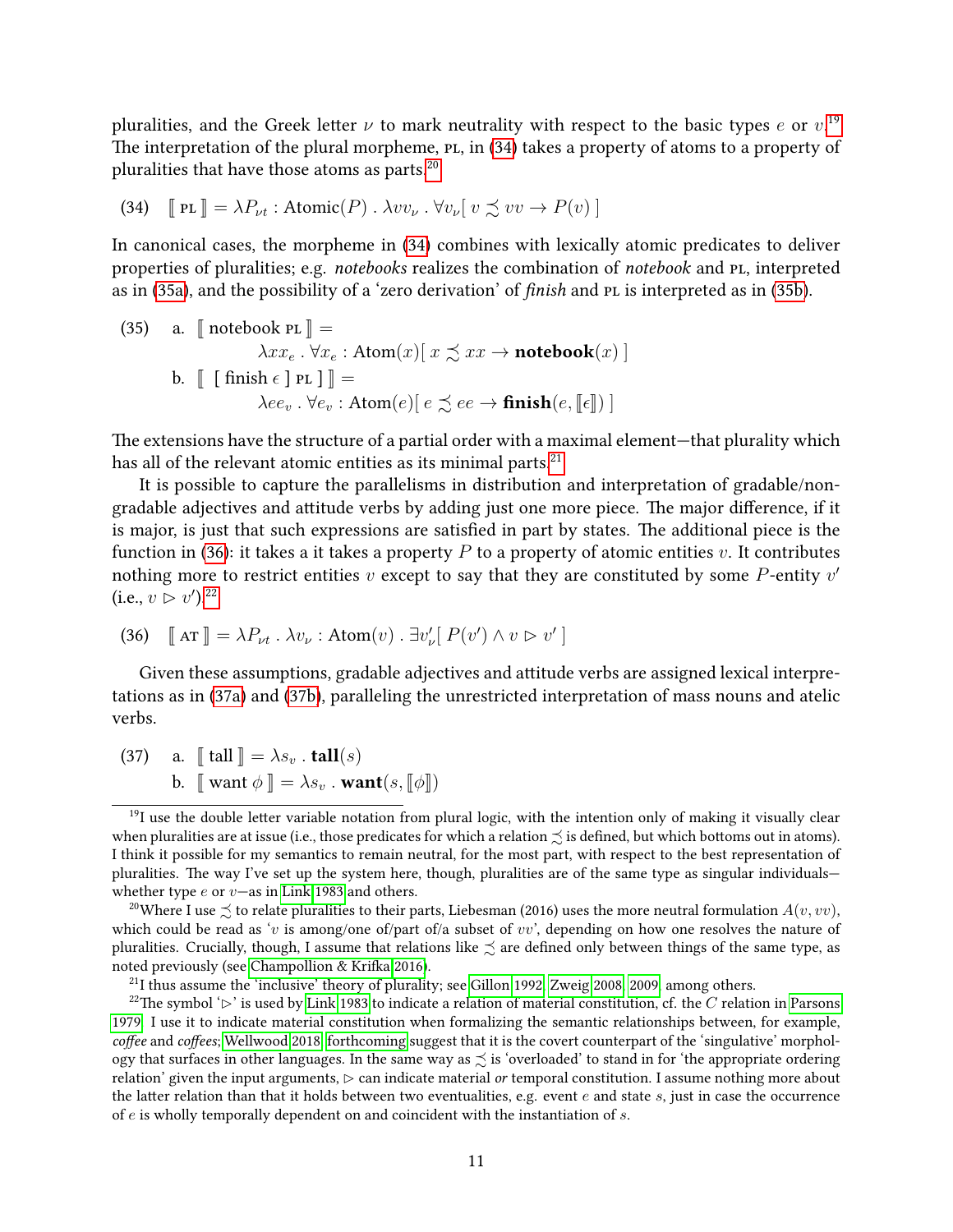I assume that here, too, the states satisfying either of these properties are ordered with respect to the magnitude or intensity of the relevant sort. In contrast, non-gradable adjectives and attitude verbs express the properties in [\(38a\)](#page-11-0) and [\(38b\)](#page-11-1), which are restricted to atomic states.

<span id="page-11-1"></span><span id="page-11-0"></span>(38) a. 
$$
\llbracket
$$
 pregnant  $\rrbracket = \lambda s_v : Atom(s) \cdot \text{pregnant}(s)$   
b.  $\llbracket$  know  $\phi \rrbracket = \lambda s_v : Atom(s) \cdot \text{know}(s, \llbracket \phi \rrbracket)$ 

While the gradable adjectives and attitude verbs lexically satisfy the measurability condition, like mass nouns and atelic verbs they can appear in syntactic structures that support different interpretations, as when they are combined with AT and PL. Under just these conditions, too, the non-gradable adjectives and attitude verbs are licit in the comparative form, as well; the relevant derived properties for the latter cases are given in [\(39a\)](#page-11-2) and [\(39b\)](#page-11-3).

<span id="page-11-3"></span><span id="page-11-2"></span>(39) a. 
$$
\llbracket \text{ [operator AT }] \text{ PL } \rrbracket =
$$

$$
\lambda e e_v \cdot \forall e_v : \text{Atom}(e)
$$

$$
\qquad \qquad [ e \preceq e e \rightarrow \exists s_v : \text{Atom}(s) [\text{ programt}(s) \land e \rhd s ] ]
$$
  
b. 
$$
\llbracket [ \text{ [know } \phi \text{ ] AT }] \text{ PL } \rrbracket =
$$

$$
\lambda e e_v \cdot \forall e_v : \text{Atom}(e)
$$

$$
\qquad \qquad [ e \preceq e e \rightarrow \exists s_v : \text{Atom}(s) [ \text{ know}(s, [\![\phi]\!]) \land e \rhd s ] ] ]
$$

### 2.3.2. The selection of measures

In general, two factors determine which dimension for comparison more  $\alpha$  involves: (i) the nature of the satisfiers of  $\alpha$ , and (ii) how they're ordered. With respect to (ii), it appears generally unavailable to measure stuff for its temporal duration, or to measure events for their weight. In other words, more coffee can't be used to describe how long the coffee lasted, and run more can't be used to indicate how heavy the runner was.

More importantly, with respect to (ii), while it is true that some coffee instantiates some amount of temperature, tastiness, volume, and weight, only volume and weight may be invoked by [\(40b\)](#page-11-4), and only distance and duration may be invoked by [\(40b\)](#page-11-4), despite any running also instantiating some amount of speed and effort expended [\(Schwarzschild 2002,](#page-28-7) [2006,](#page-28-8) [Nakanishi](#page-27-2) [2007,](#page-27-2) [Wellwood et al. 2012\)](#page-29-5).

- <span id="page-11-7"></span><span id="page-11-4"></span> $(40)$  a. I bought more coffee.
	- b. I ran more.

Similarly, while a screen that fades in and out of different colors can display some variation in pinkness, attractiveness, or hue, [\(41a\)](#page-11-5) seems only to describe relative hue, and only the intensity of desire is permitted for [\(41b\)](#page-11-6), despite any episode of wanting varying in how appropriate the desire is, or how suddenly it comes on.

- <span id="page-11-6"></span><span id="page-11-5"></span> $(41)$  a. This screen is redder.
	- b. I wanted  $\phi$  more.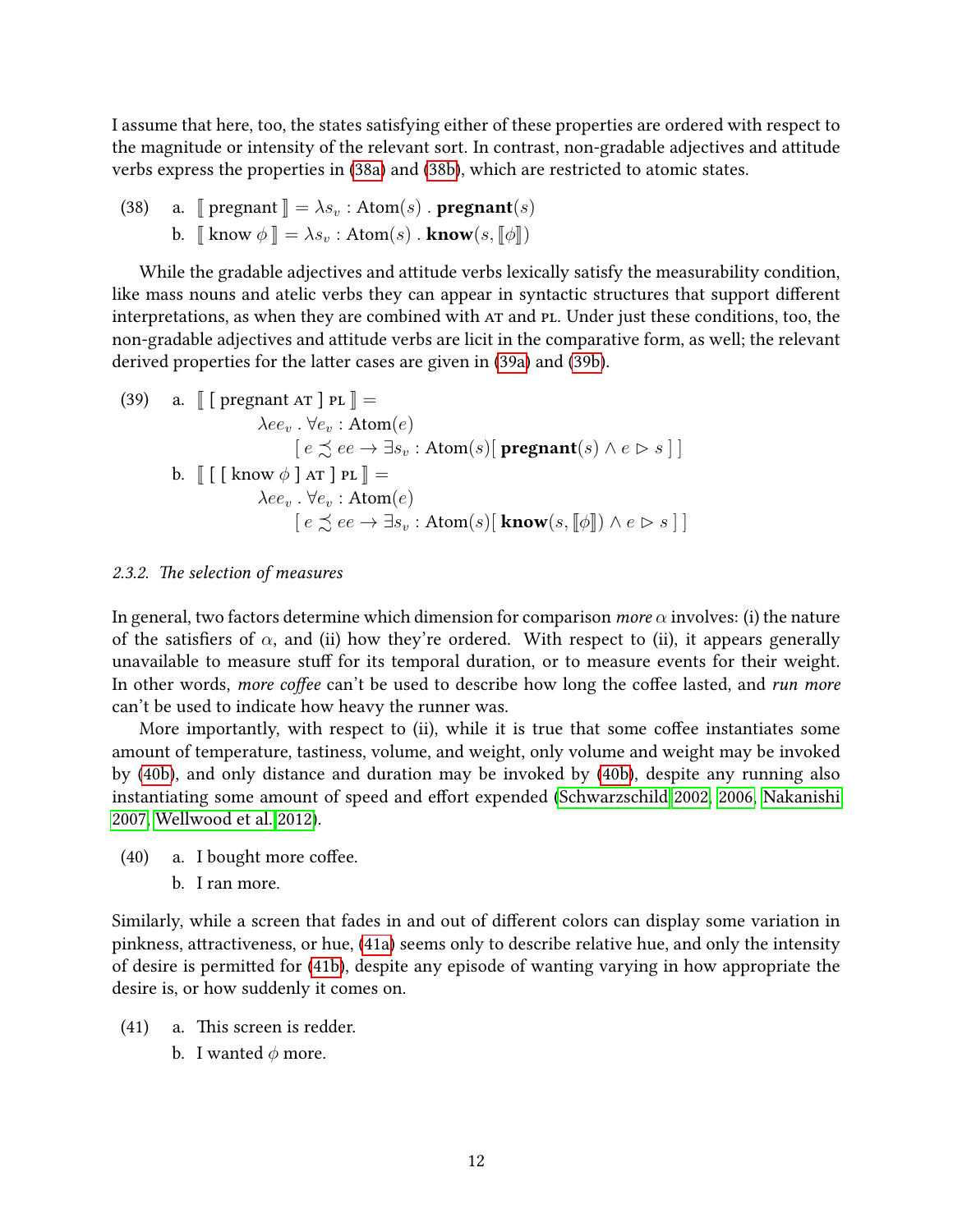It is standard in degree-theoretic treatments of comparatives to interpret the piece -er as a strict exceeding relation between degrees; in [\(42\)](#page-12-0),  $\delta$  standing in for the *than*-clause (when present in the sentence<sup>[23](#page-0-0)</sup>).

<span id="page-12-0"></span>(42) 
$$
\llbracket -\text{ER } \delta \rrbracket = \lambda g_{\nu d} \cdot \lambda v_{\nu} \cdot g(v) > \llbracket \delta \rrbracket
$$

The argument g to [\(42\)](#page-12-0) is filled by мисн, with its interpretation defined as in [\(43\)](#page-12-1): it is a variable over measure functions **m**, fixed in a context by the assignment function  $\sigma$  which maps entities of type  $e$  or  $v$  to a degree  $d^{24}$  $d^{24}$  $d^{24}$ 

<span id="page-12-1"></span>(43)  $[\text{MUCH}_{\mu}]\sigma = \lambda v_{\nu} : \exists \precsim [v \in \text{Domain}(\precsim)] \cdot \sigma(\mu)(v)$ 

Definedness conditions on the interpretation of MUCH conspire to ensure that the relevant  $vs$ are drawn from a measurable domain  $D_{\nu}$  (this requirement is represented in [\(43\)](#page-12-1)), and that the selection of any givn measure **m** preserves the structure inherent to  $D_{\nu}$ .

To capture the basic facts like that discussed for  $(40)$  and  $(41)$ , the first condition placed on the selection of  $\sigma(\mu)$  comes from [Schwarzschild](#page-28-7) [\(2002,](#page-28-7) [2006\)](#page-28-8), and is therefore called S(chwarzschild)monotonicity in  $(44).^{25}$  $(44).^{25}$  $(44).^{25}$  $(44).^{25}$ 

### <span id="page-12-2"></span>(44) S-monotonicity

**m** is S-monotonic if,  $\forall v, v' \in \text{Domain}(\precsim), v \prec v' \rightarrow \mathbf{m}(v) < \mathbf{m}(v').$ 

To see the effect of [\(44\)](#page-12-2), consider that only volume or weight are possible measures given *more* coffee. [coffee]<sup> $\sigma$ </sup>, we have said, consists of portions of coffee c, and its arbitrary subparts,  $c' \precsim c$ , or superports,  $c \precsim c''$ . Clearly, for any two portions of coffee such that  $c \prec c'$  it is true that or superparts,  $c \precsim c''$ . Clearly, for any two portions of coffee such that  $c \prec c'$ , it is true that  $\textbf{volume}(c) < \textbf{volume}(c')$  and  $\textbf{weight}(c) < \textbf{weight}(c')$ , but it doesn't follow that, for example, temperature $(c) <$  temperature $(c')$ .

The second piece comes from consideration of plural contexts, wherein the only available dimension is number. For instance, the sentences in [\(45\)](#page-12-3) and [\(46\)](#page-12-4) are only naturally interpreted as comparisons by number, whether of units of coffee, episodes of running to the store, etc., despite the dimensions otherwise available to their minimal variants [\(40\)](#page-11-7) and [\(41\)](#page-11-5).

- <span id="page-12-3"></span> $(45)$  a. I bought more coffees.
	- b. I ran to the store more.
- <span id="page-12-4"></span> $(46)$  a. That screen was red more.
	- b. I knew the answers more.

A theory of measure selection constrained only by [\(44\)](#page-12-2) fails to predict the restriction to number in such cases (see [Wellwood 2018,](#page-29-0) [forthcoming\)](#page-29-2). For example, a plurality consisting of three cups of

 $23$ <sup>c</sup>Intransitive' uses of the comparative like [\(40\)](#page-11-7) and [\(41\)](#page-11-5) suggest analyzing -ER as bringing along an implicit argument that is valued by  $\sigma$  when there is no than-clause. In that case, a more perspicacious notation would look like  $[-ER_\delta]^{\sigma}$ , with  $\sigma(\delta)$  on the right hand side of >. See [Alrenga et al. 2012](#page-23-0) and [Larson & Wellwood 2015.](#page-26-5)

<sup>&</sup>lt;sup>24</sup>Alternatively, - $ER$  may be interpreted in terms of an inclusion relation between sets of degrees, or *intervals*; see e.g. [Schwarzschild & Wilkinson 2002,](#page-28-9) and discussion and references in [Fleisher 2016.](#page-25-7)

<sup>&</sup>lt;sup>25</sup>Schwarzschild's analysis restricts  $\precsim$  just to part-whole relations, but [\(44\)](#page-12-2) generalizes that definition to whatever ordering obtains between  $v$  and  $v'$ . This assumes a very fine-grained picture of the domain, as indicated also by my use of 'inherent' in referring to the ordering on the relevant vs and  $v$ 's.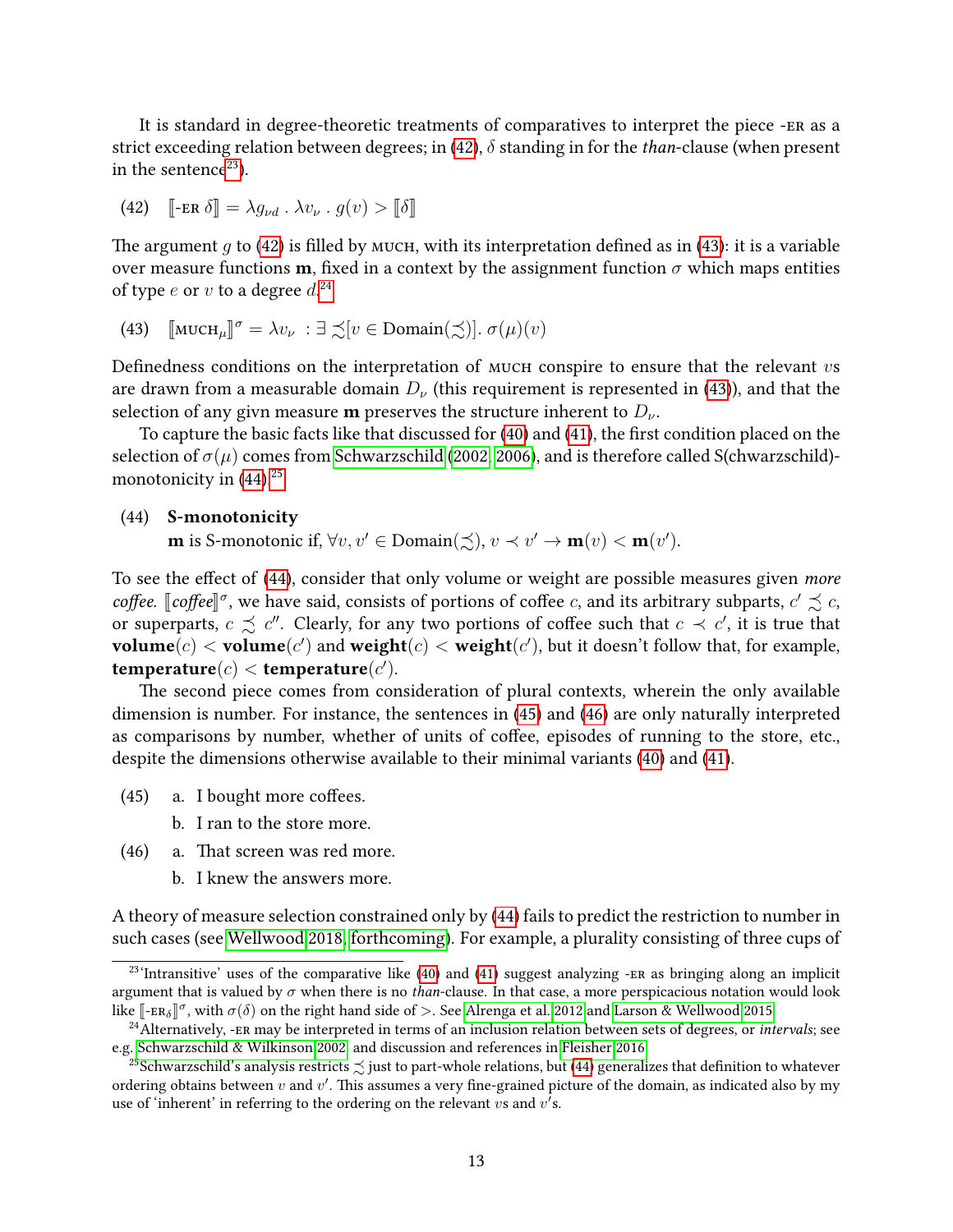coffee weighs more than a plurality consisting of two cups of coffee, but weight isn't permissible for [\(45a\)](#page-12-3), etc.

The restriction to number for relevantly plural domains is effected by a second condition, A(utomorphism)-invariance. An automorphism  $h$  is any bijective, endomorphic, and order-preserving function, i.e. an invertible map from a set into and onto itself such that  $x \precsim y$  iff  $h(x) \precsim h(y)$ .<sup>[26](#page-0-0)</sup> I thus relativize the selection of measures **m** to just those that map every element  $v$  of the measured domain to the same degree as  $h(v)$ , for any automorphism h on that same domain; see [\(47\)](#page-13-1).

#### <span id="page-13-1"></span>(47) A-invariance

**m** is A-invariant if,  $\forall v \in \text{Domain}(\preceq_{\nu}), \mathbf{m}(v) = \mathbf{m}(h(v)).$ 

Non–number-based measures for plural domains fail one or another of the requirements sum-marized by [\(47\)](#page-13-1). Resuming the example of weight, while it may be true for arbitrary pluralities ab and b that  $b \precsim ab$  and weight $(b) <$  weight $(ab)$ , there is no guarantee that weight $(a) =$ **weight** $(h(a))$ —for example, it may be that  $h(a) = b$  but **weight** $(a) <$  **weight** $(b)$ .

# <span id="page-13-0"></span>3. Theory

So far, the semantic analysis I have sketched will capture the basic data presented in [§2:](#page-1-0) it assigns much and er an interpretation that allows them to combine with each other and relevant other morphemes to deliver accurate predictions about when native speakers will judge a comparative sentence true or false. Those judgments accord with the ordering relations on degrees permitted by S-monotonicity and A-invariance for the domain of predication introduced by XP given more XP. Readers satisfied by the presentation of an extensionally-adequate characterization of the compositional interpretation of such sentences need read no further.

Now I shift to consider what it is that people understand when they understand comparative sentences, and what it is that children have acquired when we want to say that they've acquired the meaning of *more*. This is thus an explicit look at semantic competence, rather than semantics simpliciter; however, I hope to show that a great deal of what is very interesting about comparatives happens here, and, correspondingly, is where we find much of the action for semantics as science. My study will aim to target how the formal analysis just sketched relates to broad issues at the interface between language and non-linguistic cognition.

Pursuing such a study through the lens of comparatives in particular is appropriate, now, as quite a lot is known on both sides of that interface. And indeed, without a lot of squinting, there are observations and generalizations that look like they should be tightly related. At the same time, a brief look at the cross-linguistic picture suggests that the relevant facts are remarkably uniform across languages. In fact, without any revision to our assumptions about what a semantic theory does, we'll find a host of 'suspicious coincidences'. I thus raise the question of whether we should not view these correspondences are revealing the interplay of deeper principles.

This section thus proceeds in two parts, the first focusing on issues surrounding decomposition, and the second on measures.

 $26$ In other words, an automorphism is a strongly structure-preserving permutation.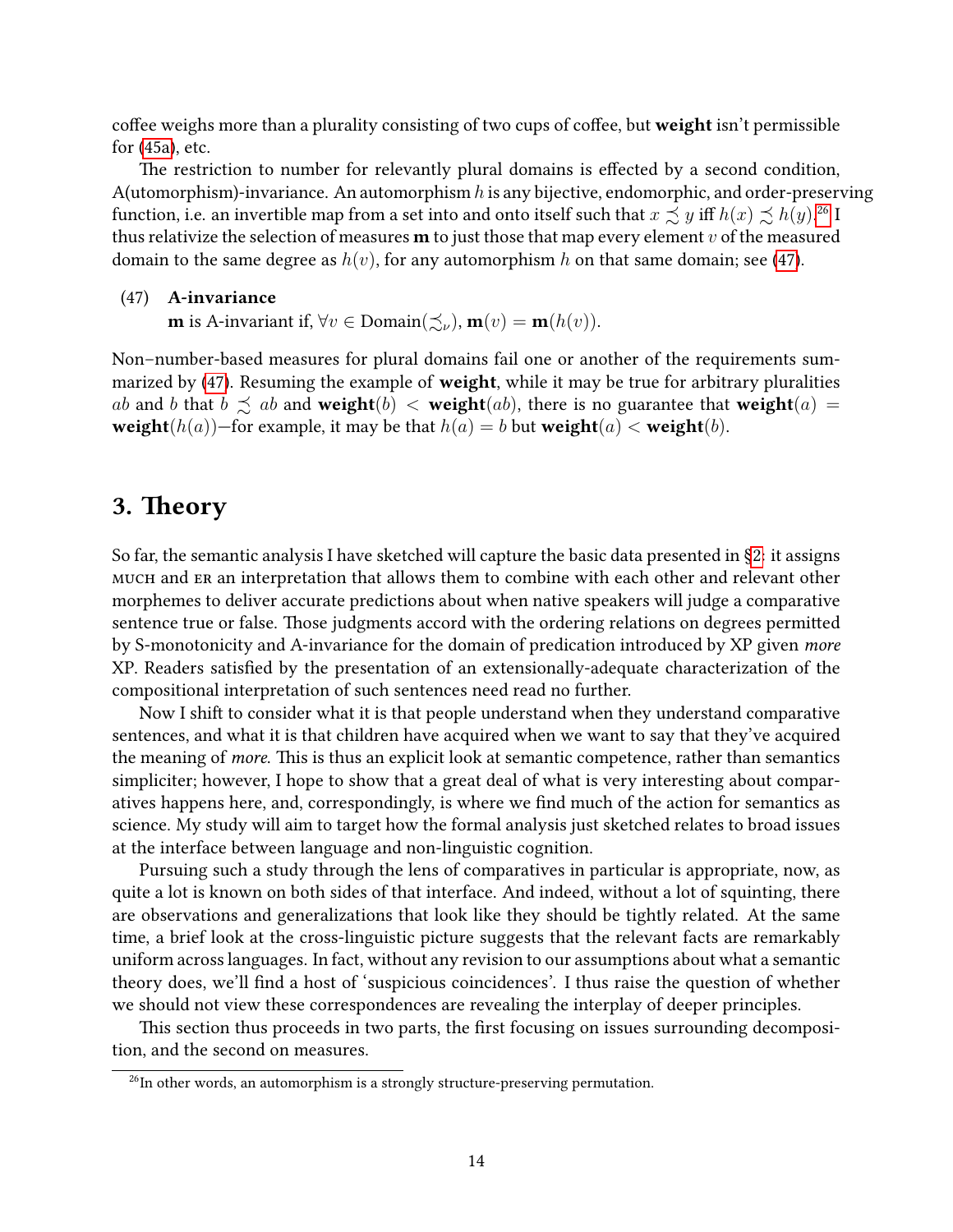### 3.1. Why decomposition?

### 3.1.1. No containment

I have argued that more decomposes into two pieces. The evidence certainly seems to support such a conclusion. But why should the data look that way? Consider in light of this question the paradigm in [\(48\)](#page-14-0), which shows elaborations of this decomposition that have been proposed in the literature.

<span id="page-14-1"></span><span id="page-14-0"></span>(48) Some decompositions

| a. MUCH ER $\rightsquigarrow$ more             | (Bresnan 1973)           |
|------------------------------------------------|--------------------------|
| b. MUCH ER EST $\rightsquigarrow$ most         | (Bobaljik 2012)          |
| c. TALL MUCH ER EST $\rightsquigarrow$ tallest | (Dunbar & Wellwood 2016) |

<span id="page-14-3"></span>[Bobaljik](#page-23-1) [\(2012\)](#page-23-1) motivates the decomposition in [\(48b\)](#page-14-1) through the study of morphological patterning in over 300 languages, and supposes that the patterns he observed reflects a universal constraint on 'how much meaning' a single (functional) morpheme can have.

[Dunbar & Wellwood](#page-25-1) [\(2016\)](#page-25-1) explore and develop Bobaljik's [\(2012\)](#page-23-1) hypothesis, offering a more formal characterization of the relevant ban as in  $(49)$ , where the notion of containment is defined relative to a set of possible meanings, and a set of rules of meaning composition (e.g. that defined in [Heim & Kratzer 1998;](#page-25-8) cf. [Pietroski 2005\)](#page-27-3).<sup>[27](#page-0-0)</sup>

### <span id="page-14-2"></span>(49) No Containment

No functional morpheme's meaning can contain another's.

[\(49\)](#page-14-2) is proposed as a constraint on grammars, such that if an expression in the language can be decomposed, it must be decomposed. Applying this sort of reasoning to forms like tallest, we expect MUCH to be present here, too. (All else equal, this approach predicts that we should be able to find languages with morphophonological evidence for such a derivation on the surface.)

In conjunction with a general expectation—though I know of little work that spells this idea out in its details—that the set of possible functional morphemes is universal,<sup>[28](#page-0-0)</sup> we can use this analysis to make predictions about the kinds of form-meaning pairings we should observe across languages. In particular, we should expect to see evidence for decomposition everywhere, with the parts making up a given morphological whole aligning (i.e., carving up the same semantic work in the same ways) across languages. And there are readily-available, simple enough cases that are highly suggestive in this regard.

In the case of comparatives, a couple of expectations come immediately to mind. If the univocal form *more* in English with a meaning like that I've specified—i.e. one that is neutral with respect to a host of the 'basic' domain entities like individuals, events, states, etc.—is emblematic of a general pattern, then we should expect to find other languages using a corresponding univocal form to express the same meaning. A quick survey suggests that this is so, e.g. the forms in [\(50\)](#page-15-0) show up in the noted languages regardless of whether APs, NPs, or VPs are targeted.

 $^{27}$ In [\(49\)](#page-14-2), I use 'morpheme' where Dunbar & Wellwood use 'head', the more technically-accurate usage.

 $28$ That is, universally available, even if not universally expressed. For detailed discussion of the kinds of crosslin-guistic differences that have been observed in the expression of comparative morphology, see e.g. [Beck et al. 2010;](#page-23-2) [Beck 2011,](#page-23-3) and [Bochnak 2013,](#page-24-10) [2015.](#page-24-11) See Mitrović & Sauerland 2014 for an explicit statement of this assumption, applied to the crosslinguistic expression of coordination and disjunction.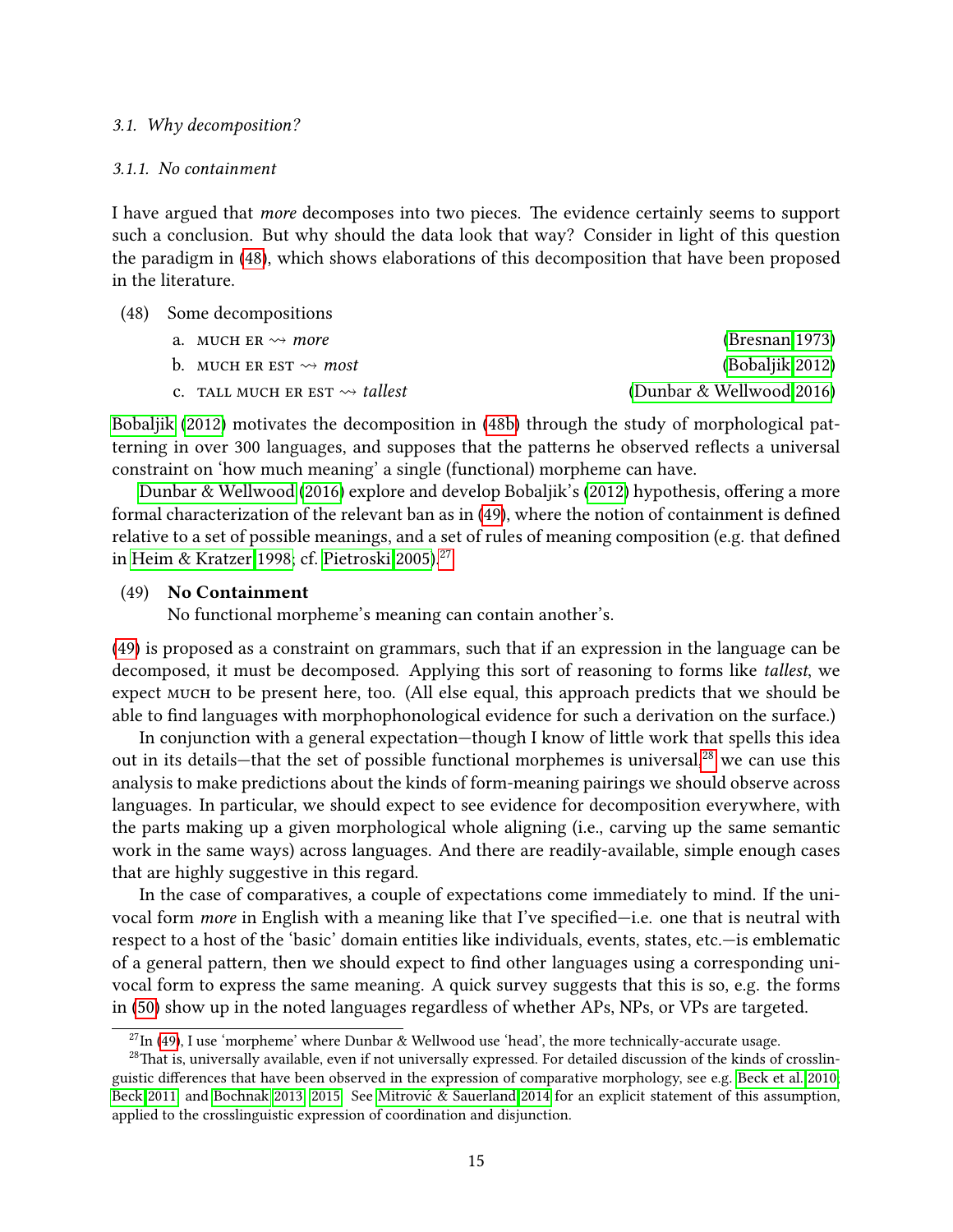<span id="page-15-0"></span>(50) Cross-categorial 'more' correspondents French plus Spanish *más* Italian *piú* Romanian mai

Perhaps more compellingly, we find languages that show the morphological decomposition into MUCH and ER on the surface. [\(51\)](#page-15-1), for example, are suggestive [\(Bobaljik 2012\)](#page-23-1).<sup>[29](#page-0-0)</sup>

<span id="page-15-1"></span>(51) Some apparent decompositional correspondents

|                               |  |  | MUCH MUCH ER MUCH ER EST               |  |
|-------------------------------|--|--|----------------------------------------|--|
| Romanian <i>mult</i> mai mult |  |  |                                        |  |
|                               |  |  | Lithuanian daug daug-iau daug-iau-siau |  |
| Turkish cok daha cok          |  |  |                                        |  |
| Guaraní heta heta-ve          |  |  |                                        |  |

Convergent evidence for this general approach would come from observation of the kinds of errors that children make, and plausible analyses of those errors as ones of morphological patterning rather than of the appropriate semantics.

#### 3.1.2. Acquisition

If analyses like [\(48c\)](#page-14-3) are right, they must be so in virtue of something fundamental about how language packages meaning, which may show reflexes in the process of language acquisition. If so, we should see children's error patterns in language acquisition reflecting the challenges of figuring out how those (universally available) pieces align with the morphological wholes they encounter in their early linguistic input. This expectation would suppose that children have the set of functional primitives at their disposal, and their task is to figure out how those primitives align with the (sometimes conflated) morphophonological structures they're exposed to.

Some of the most suggestive evidence for children's sensitivity to the kinds of representations (and rules) proposed in this paper come from studies of children's production (for references, see Syrett 2016). For example, children have been observed to produce forms like more dirtier where an adult would simply produce dirtier. Such an observation can be viewed an over-application of the morphophonological rules that produce more from MUCH-ER and which affix -er to dirty (cf. [Bresnan 1973\)](#page-24-0). Similarly, children have been observed to produce forms like prettiest than the girls instead of *prettiest of the girls*; this, in turn, can be viewed as an instance where an agreement process mis-targets the underlying -ER form rather than -EST (cf. [Bobaljik 2012\)](#page-23-1).

Moreover, I have suggested here and elsewhere [\(Wellwood 2014,](#page-29-1) [2018,](#page-29-0) [forthcoming\)](#page-29-2) that we should not consider the surface form  $many$  to express its own lexical simple, but rather as the composite of MUCH and PL. If this is right, and given no semantic issue with combining MUCH and a plural noun, then we may expect children to go through a stage where they over-extend the surface form much with plural nouns. Crucially, however, we would not expect children to over-extend the form many to mass nouns. This is exactly what [Gathercole 1985](#page-25-9) observed: in her

<sup>&</sup>lt;sup>29</sup>[Bobaljik 2012](#page-23-1) doesn't investigate the matter of cross-categorial occurrences, so I do not know how these forms are preserved/changed across AP, NP, and VP contexts. See [Doetjes 1997](#page-25-2) and [Neeleman et al. 2004](#page-27-5) for detailed morphosyntactic discussion of these sorts of morphological paradigms.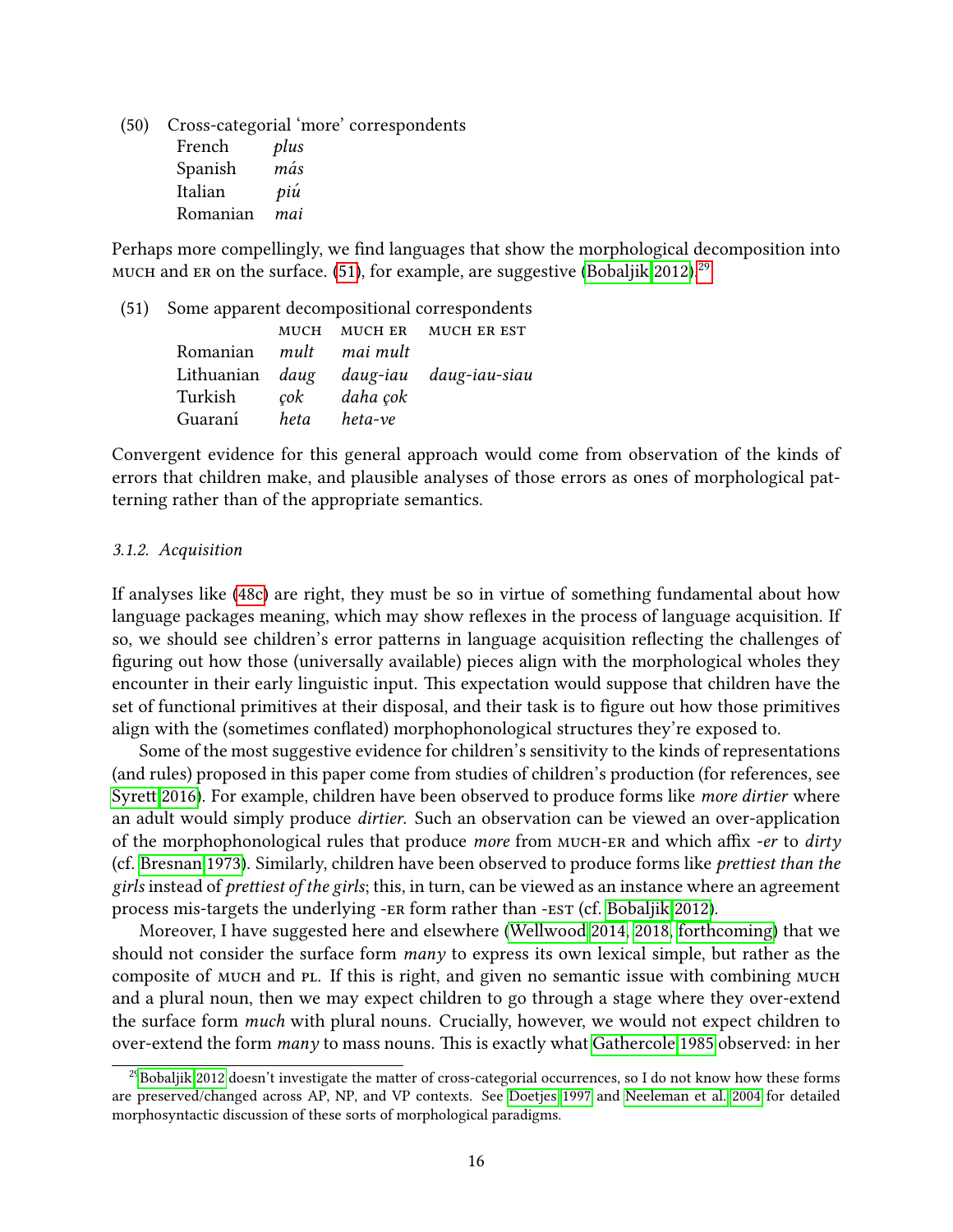longitudinal study, children produced forms like much books as late as age 7 years 6 months, but they never produced forms like many soup.

With respect to the semantics, we might expect, all else equal, that children show competency with more across its syntactic occurrences as soon as they show competency with more in any one of those occurrences. So far, the evidence is suggestive that acquisition proceeds in this 'all or nothing' fashion, though more work needs to be done. For example, children appear to comprehend adjectival comparatives at least by age 3 (see [Carey 1978](#page-24-12) for early references), and nominal comparatives by the same age [\(Odic 2017\)](#page-27-6). Wellwood  $&$  Farkas [\(under revision\)](#page-29-6) finds strong evidence that children understand adverbial comparatives like longer than and farther than, and they show adult-like performance for comparatives with walk more.

Yet, while the evidence for 'all-or-nothing' acquisition is so far suggestive, it is not conclusive. So far, [Wellwood & Farkas](#page-29-6) [\(under revision\)](#page-29-6) did not find 4 year olds to differentiate jump more from walk more with respect to dimensionality, the way that adults would. A plausible explanation for this non-adult-like pattern, though, would appeal to the possibility that children have not yet figured out that the abstract syntax of the *jump* comparative must contain an instance of the PL morpheme, which is required for comparatives with telic VPs (see [Wellwood et al. 2012\)](#page-29-5).

### 3.2. Why those measures?

So far, the semantic theory supposes that if we have an independent theory of the domain of predication for a given noun N, verb V, or adjective A, then we will be able to predict the dimensionality for more plus N, V, or A in line with the S-monotonicity and A-invariance conditions. But how might we predict, for a novel noun gleeb or a novel verb sprow, whether sentences containing more gleeb or sprow more are true? Of course, the nature and structure of the extension of gleeb or sprow should determine the measure. But, how do we know what the extensions of gleeb or sprow are?

To put the matter in stark relief, consider [\(52\)](#page-16-0).

- <span id="page-16-0"></span>(52) Ann, presenting a funny-shaped glass object containing a bright blue liquid:
	- a. I bought this gleeb<sub>N</sub> today.
	- b. I have more of it than Sue does.

<span id="page-16-1"></span>Upon utterance of [\(52b\)](#page-16-1) the question of what gleeb means isn't determined, since it could min-imally apply to the funny-shaped object, or to the liquid it contains. Upon utterance of [\(52b\)](#page-16-1), however, intuition suggests that gleeb applies to the liquid. Along with that, we know that Ann speaks truly with [\(52b\)](#page-16-1), then the comparative is true by a comparison of volume.

The question is, do we predict patterns of intuition like this? On the face of it, no. And the reason for this, I'll suggest, is that the theory makes no necessary connection between morphosyntactic objects and how we conceptualize in situations like [\(52\)](#page-16-0).

### 3.2.1. Not making the prediction

Nothing in the semantic theory, of course, says that we can't have a lexical item pronounced gleeb which applies to a certain sort of glass object. Neither does the theory say that that meaning becomes impossible when gleeb is used with more. Why couldn't gleeb apply to glass objects of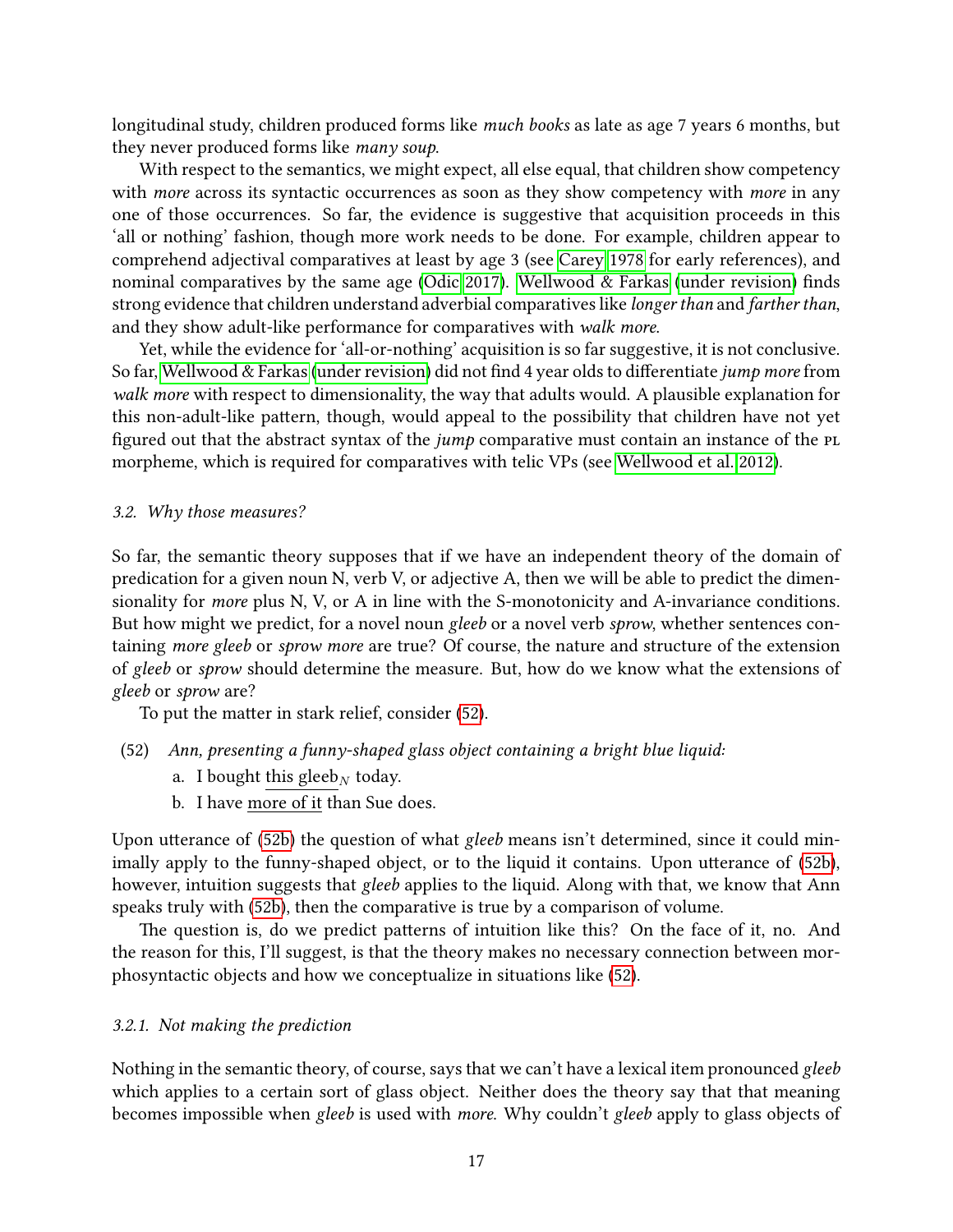the relevant sort, and to arbitrary subparts of those objects? In such a case, the requirement for an ordering would be satisfied, and the conditions on measurement could be calculated against that ordering.

It won't do to say that we can rule out that meaning by saying that it fails to accord with our lifetime of language experience, which tells us that nouns targeted by more don't apply to objects. First, because we do have such nouns: furniture and weaponry intuitively apply to objects, and occur perfect well with *more*. And second, children at an age where they're language experience is still quite limited, and who are still actively in the business of learning their language, don't seem to entertain such meaning hypotheses either (cf. [Barner & Snedeker 2005\)](#page-23-4).

Indeed, situations like [\(52\)](#page-16-0) are presumably encountered all the time in first language acquisition. But if we can't predict with any confidence what a novel XP must mean, we cannot predict how *more* XP should be interpreted. This is a problem, among other things, if explaining language acquisition is the central goal of linguistic theory [\(Chomsky 1965\)](#page-24-13). So far, we're only able to fit the behavior into the descriptive theory after we've observed the behavior. In other words, lacking an independent theory of what there is in the learner's environment, the theory will be little more than a post hoc accounting of the data. $30$ 

We can do better. Consider now some plain, intuitive generalizations which, considered in the present light might help to illuminate the solution. [\(53\)](#page-17-0) condenses 4 distinct comparative sentences, each targeting a noun that, intuitively, applies to a kind of substance; all, expanded and considered, show the same pattern of dimensional interpretation.

## <span id="page-17-0"></span> $(53)$  Ann bought more coffee/mud/gold/water than Sue did. SUBSTANCE  $\rightsquigarrow$  volume, weight

Here is how thinking about this can help with [\(52\)](#page-16-0): if we knew that learners deploy only certain classes of concepts under such-and-so conditions, then a decent theory of conceptualization can tell us about their properties. For example, it may turn out that OBJECT concepts apply to entities but never arbitrary subparts of those entities.

This suggests a general approach where it is primarily the conceptual class of a given noun that matters for our purposes, not the grammatical class. The string in [\(54\)](#page-17-1) expands to four different comparatives, two of which target mass nouns (furniture, weaponry), but all intuitively apply to objects, and the dimension is uniformly number. $31$ 

### <span id="page-17-1"></span>(54) Ann found more furniture/weaponry/chairs/Pokémons than Sue did.

### OBJECTS  $\rightsquigarrow$  number

Given an appropriate theory linking morphosyntax with conceptualization, we would expect that a minimal variant of the situation in [\(52\)](#page-16-0) which presents pluralities of funny-shaped glass items would not necessarily rule out the object-based meaning for gleeb.

From another angle, the context in [\(52\)](#page-16-0) doesn't seem to make a container-specific meaning BRIGHT BLUE LIQUID CONTAINED IN A FUNNY SHAPED GLASS OBJECT available for gleeb. It's tricky

 $30$ The form of the problem is quite general, and may be reproduced across syntactic categories. And the issue, as [Chomsky](#page-24-14) [\(1959\)](#page-24-14) put it (in quite a different context), is that "we don't know what the current stimuli are until [the subject] responds".

 $31$ I follow [Gillon 1992](#page-25-3) and subsequent works in supposing that mass syntax *per se* makes no commitments with respect to atomicity; see [Gillon 2012](#page-25-10) for an accessible overview of the relevant issues.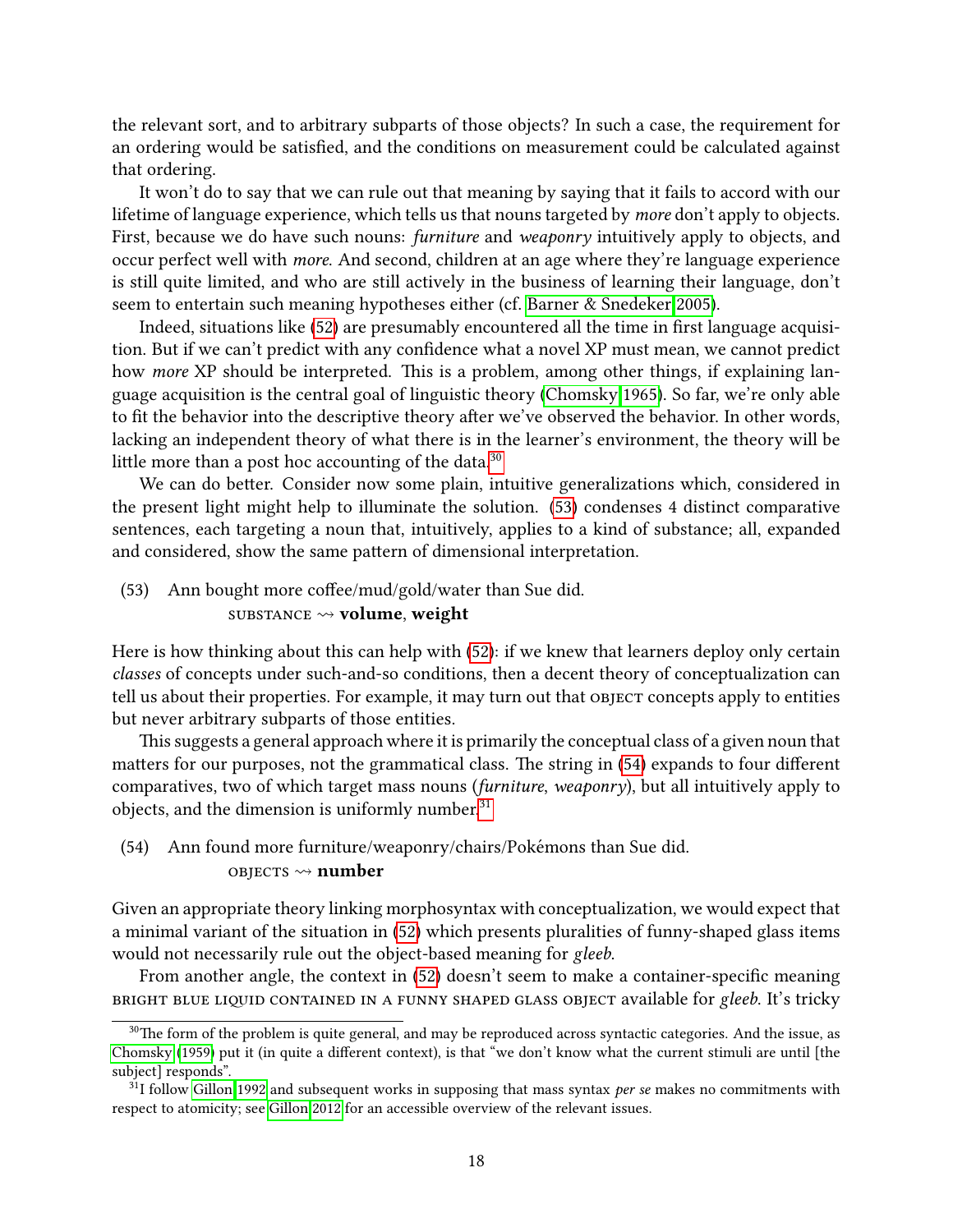to come up with an appropriate context against which plausible intuitions might be checked. But here is an attempt: Ann's funny-shaped glass object is huge but contains little bright blue liquid, and she also has a barrel full of the bright blue liquid. Sue, meanwhile, has the same sort of glass object lled with more of the same liquid as Ann's, and Sue possesses no other amounts of that liquid. Under these conditions, could we hear Ann has more gleeb as false?

Parallel challenges for the acquisition of a novel verb like sprow can easily be constructed. For instance, one might consider a certain waggling circumnavigation of a certain sort of landmark, leading to intuitions about the meaning of sprow that leads to more sprow quantifying over the waggling sort of activity rather than over a complete circuit of the landmark. Here again, we want to know why such circuits—'events'—are not labeled by measurable verbs, but certain sorts of waggling—a 'process' [\(Vendler 1957\)](#page-29-7)—are.

What appears to be missing is an independent theory of the conceptual categories that a semantic theory can interface with in a systematic fashion.

### 3.2.2. Conceptualizing

Meanwhile, research in vision science and cognitive development has revealed categories of perception and conception that are largely thought to be hard-wired. Humans, like other species, deploy these categories in order to parse and reason about the world around them. Importantly, these systems are often domain-specific, and encapsulated: depending on which categories are deployed, the mind can do different things. I'll emphasize some of what is known about the (psychologist's) distinction, then, between objects and substances, and between events and processes. And I'll show some directions in which a systematic alignment between these categories and portions of linguistic competence has been pursued.

For example, adults are able to consistently track up to 4 moving entities in an array [\(Pylyshyn](#page-28-11) [& Storm 1988\)](#page-28-11). This ability depends, however, on one's ability to parse the scene in terms of objects: if the moving entities appear to pour from one location to another, like a substance might, tracking ability is substantially impaired [\(vanMarle & Scholl 2003\)](#page-29-8). Some evidence from infants suggests that they make a similar distinction. 8 month olds detected two rigid, cohesive objects made of sand being replaced with one such rigid, cohesive object, but failed to detect the change in quantity when the sand was poured [\(Huntley-Fenner et al. 2002\)](#page-26-6). They did notice, however, when the poured pile of sand quadrupled in size [\(Hespos et al. 2012\)](#page-26-7).<sup>[32](#page-0-0)</sup>

What makes the difference in whether we are likely to see a scene as consisting of objects or substance? Various proposals exist, and echo the kinds of language used to describe semantic atoms: objects have some 'integrity' [\(Moltmann 1998\)](#page-27-7), 'non-arbitrary structure' [\(Prasada et al.](#page-27-8) [2002\)](#page-27-8), or, they meet a principle of 'unity and organization' [\(Rips & Hespos 2015\)](#page-28-12) that substance entities lack. Indeed, they appear to be just the things that meet appropriate conditions for 'isolation' and 'non-arbitrary division', such that it makes sense to count them (see Frege's criteria; [Koslicki 1997\)](#page-26-8): while it is sensible to count how many cups are on the table, it is not sensible to count how many milks are in the cups.

[Prasada et al.](#page-27-8) [\(2002\)](#page-27-8) studied this by investigating adult's preferences to label one and the same portion of (novel) stuff in object as opposed to non-object terms. Presented with some regularly-

 $32$ For an overview of the substance/object distinction in cognitive psychology, see the reviews in [Hespos & van-](#page-26-9)[Marle 2012](#page-26-9) and [Rips & Hespos 2015.](#page-28-12)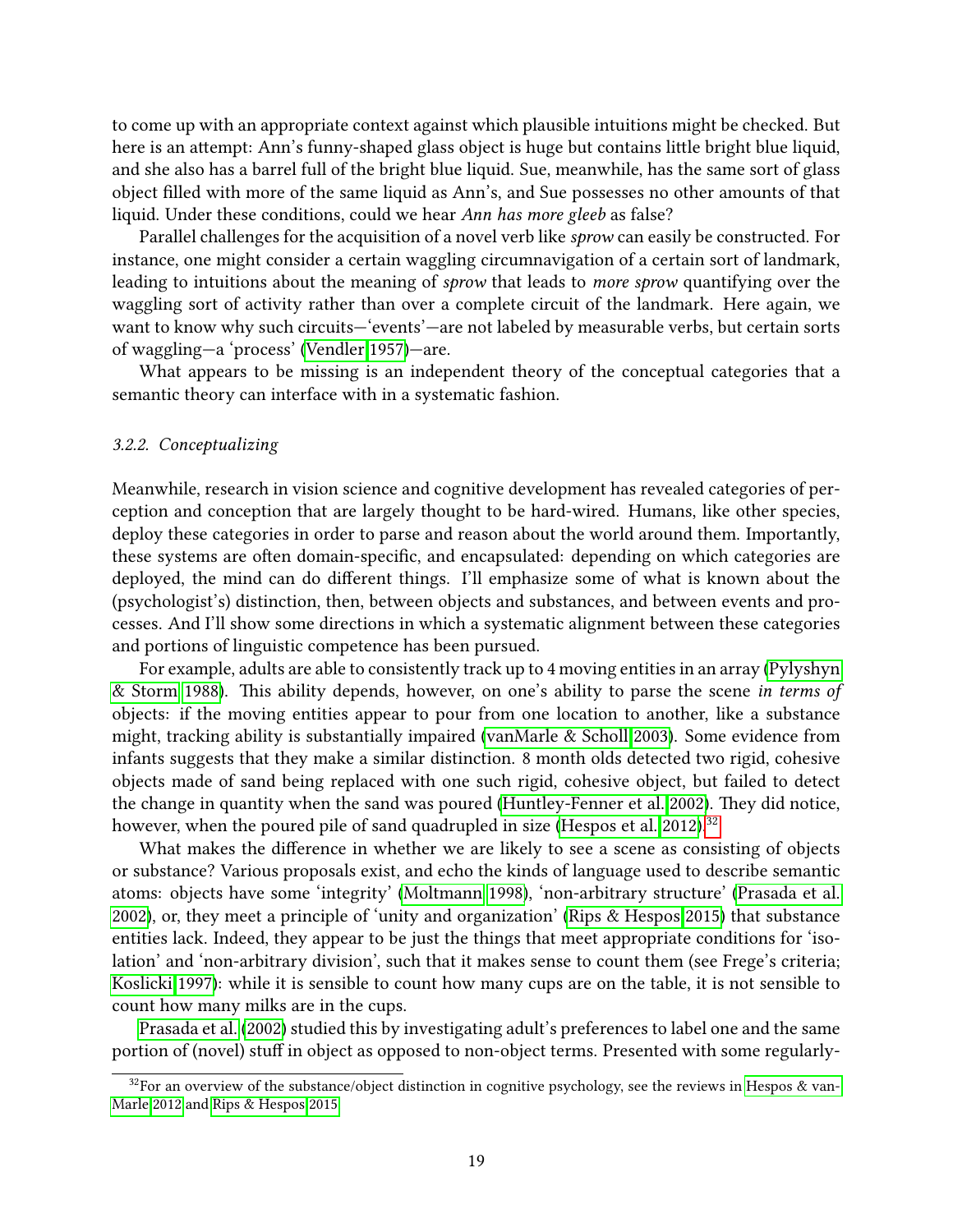shaped as opposed to irregularly-shaped stuff (think of clay molded into the shape of a cube as opposed to a splatter), participants preferred to label the former using a noun in count syntax but the latter with the same novel noun in mass syntax (e.g., a blick vs some blick). Presenting the irregularly-shaped piece alongside others of the same shape, this preference flipped; and this shift wasn't merely due to the presence of a multiplicity—presented with discrete pieces of the stuff in different shapes, participants' preferences flipped back.

Less is known about the representation of events and processes, though research that suggests a primitive basis for event vs process representation is accruing. First, we know that adults represent events at different temporal grain-sizes as hierarchically nested (e.g. [Zacks & Swallow](#page-30-4) [2007\)](#page-30-4). They have also been observed to perceive that the time taken for a continuous flow of activity differs depending on how that activity is structured: an object moving continuously along a spatially contiguous path was perceived to take less time than an object moving for the same duration along discontinuous parts of the same path [\(Liverence & Scholl 2012\)](#page-26-10). According to those authors, this reflects a difference in the number of events represented. Infants, meanwhile, can detect numerical differences between sets of jumping events [\(Wynn 1996\)](#page-30-5), even controlling for differences in continuous extent [\(Wood & Spelke 2005\)](#page-30-6).

Recently, [Wellwood et al.](#page-29-9) [\(2018a](#page-29-9)[,b\)](#page-29-10) investigated the distinction between events and processes directly, leveraging the semantic analogy between the referential properties of NPs and VPs to advance this discussion (see [Taylor 1977,](#page-29-11) [Bach 1986\)](#page-23-5). At issue was whether there was a common psychological construct corresponding to the presence of the predicate Atom in smantic representations like [\(55\)](#page-19-0) and [\(56\)](#page-19-1).

<span id="page-19-1"></span><span id="page-19-0"></span>(55) ... **fem**<sub>N</sub> (-**s**)...  
\na. 
$$
\llbracket \text{fem} \rrbracket = \lambda x_e
$$
.  
\nb.  $\llbracket \text{fem PL} \rrbracket = \lambda x x_e \cdot \forall x_e : \underline{Atom}(x) [ x \preceq x x \rightarrow \text{fem}(x) ]$   
\n(56) ... **sprow**<sub>V</sub> (**PL**) ...  
\na.  $\llbracket \text{sprow } \rrbracket = \lambda e_v$ .  
\nb.  $\llbracket \text{sprow PL} \rrbracket = \lambda e_v \cdot \forall e_v : \underline{Atom}(e) [ e \preceq ee \rightarrow \text{sprow}(e) ]$ 

Building on important antecedent work (e.g. [Soja et al. 1991,](#page-28-13) [Prasada et al. 2002,](#page-27-8) [Maguire et al.](#page-26-11) [2011\)](#page-26-11), we manipulated whether a flower-like line drawing with  $n$  'petals' was broken up into  $n$  arbitrary vs non-arbitrary pieces (images condition), and whether an object traversed an invisible path corresponding to those drawings, with temporal pauses replacing the spatial gaps (animations condition). In our first experiment, we asked how people would prefer to describe the image or animation, given a choice between there is/are some gleeb(s) (images) or the star did some gleebs/gleebing (cf. [Barner et al. 2008\)](#page-23-6). We found that non-arbitrariness of shape, whether spatial or temporal, strongly predicted the resulting judgments: adults strongly preferred count syntax to describes scenes with non-arbitrarily divided stuff/process.

To show the systematic correspondence between these categories of conceptualization, and the choice of dimension with more requires some more work. There are two kinds of study wanting: (i) the same world is presented but described using known language that implies a difference of category, and the grammatical categorization predicts dimensionality (validating the semantic theory); and (ii) two 'unambiguous' worlds (as determined independently by research in cognitive psychology) are presented, and the conceptual category directly predicts dimensionality.

Both types of tests have been conducted for object and substance. Regarding (i), adults evaluated more of the blob by area and more of the blobs by number, given identical displays of blobby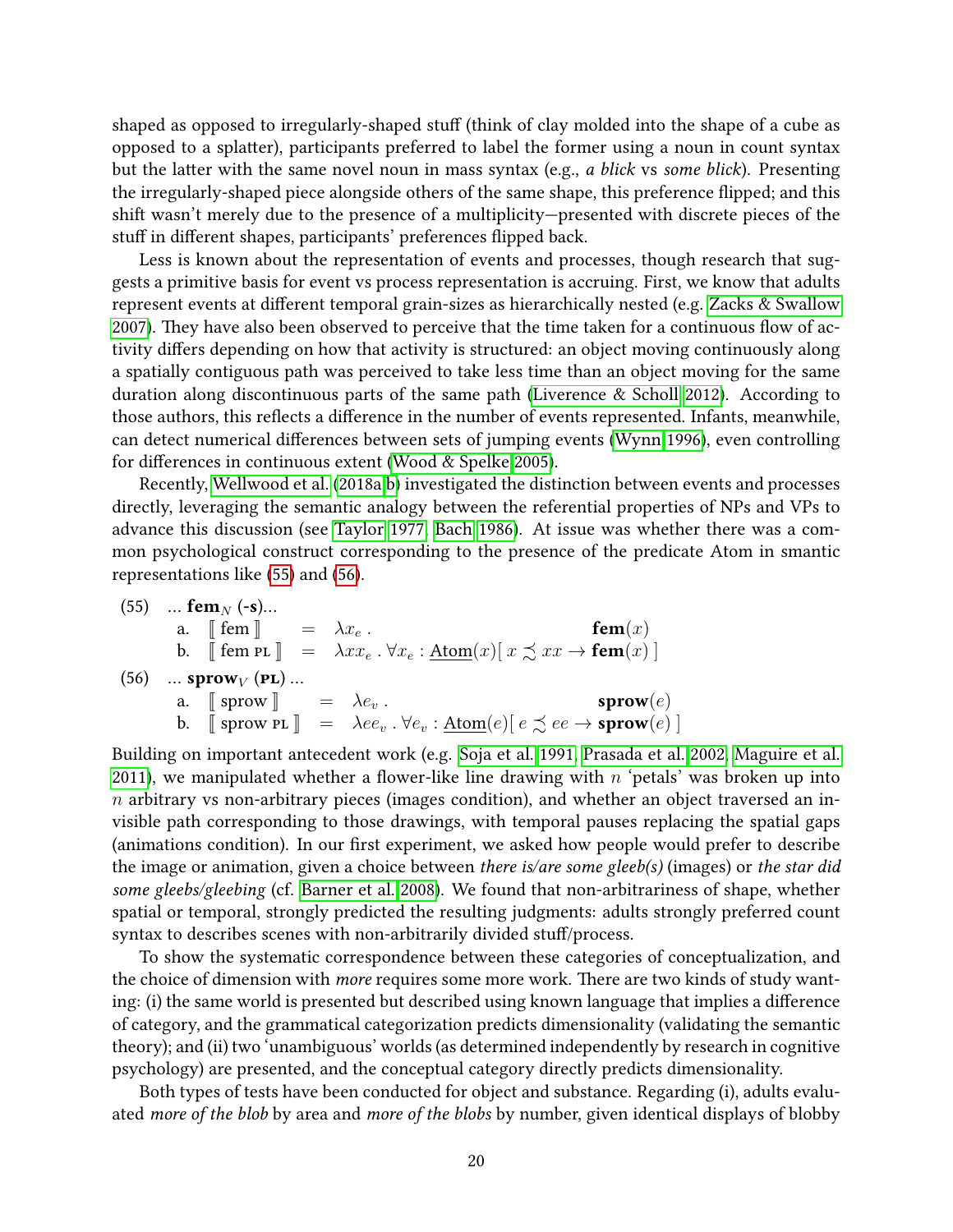dots [\(Odic et al. 2018\)](#page-27-9). Regarding (ii), adults evaluated more fem by area when presented with what was plausibly parsed as scattered substance, and by number when presented with scattered objects [\(Barner & Snedeker 2004\)](#page-23-7). Preliminary results from the dynamic domain suggest similar patterning: (i) presented with scenes in which two entities, A and B, move up and down on the screen a different number of times and to different distances, adults evaluted *jump more* by number but were more flexible with *move more* [\(Wellwood & Farkas under revision](#page-29-6)[,i\)](#page-29-12). [Wellwood](#page-29-13) [et al.](#page-29-13) [\(in prep\)](#page-29-13) presents the results of initial steps towards (ii).

## 4. A speculative proposal

Somehow, speakers come to acquire a language which links words with basic categories of (mental) concepts and categories that they otherwise deploy, quite unselfconsciously, in order to represent and reason about the world. Given an appropriate linking hypothesis, it should be possible to explore these connections using the formal semanticist's toolkit, as some of the work just reviewed has done.

One hypothesis worth exploring is that lexical items act as 'pointers' into conceptual domains, outside of language [\(Glanzberg 2014\)](#page-25-11). This is so for *coffee* and *run*, for example. Items like *more*, then, might be understood as generalizations over operations that are defined at the class-level. There are good reasons to think such an account could be fruitful. Many cognitive psychologists and developmental psychologists have described the properties of 'core' cognitive systems, systems for representing and reasoning about different content domains, and which operate in a more or less modular, encapsulated fashion (e.g. [Spelke 1998,](#page-28-14) [2003;](#page-28-15) [Carey 2009\)](#page-24-15): some findings from this literature were just reviewed.

But what about the fine-grained functional vocabulary, of which much and ER are members? One (strong) way of thinking about the relationship between these morphosyntactic pieces and extralinguistic units is that it is one to one. Then it would simply be a matter of discovery which pieces of morphosyntax are related to which dedicated representations or operations in nonlinguistic cognition. Such an approach can certainly be methodologically useful (see, e.g., recent discussion and references in [Tucker et al. 2018\)](#page-29-14). However, discovering whether this strong hypothesis has evidence in its favor will depend on very many factors, both properly linguistic and nonlinguistic. I offer some speculations here.

The meaning of MUCH, in particular, may be thought of as some kind of pointer, too, but to a domain general concept (this is the term used in [Odic 2017\)](#page-27-6). This perspective is made possible on my account of the semantics of more, but not on previous accounts. For [Kennedy](#page-26-12) [\(1999\)](#page-26-12), like [Cresswell](#page-25-0) [\(1976\)](#page-25-0) before and many since, gradable adjectives lexically encode measure functions usually, mappings from individuals to elements of scales-in with little to no expectation for structure-preserving relationships between input and output. Similarly, many semanticists have supposed that the *more* that appears with mass nouns is different from that which appears with count nouns, the latter hard-wiring a function from pluralities to their cardinalities. A uniform analysis in which MUCH introduces the measure, in tandem with certain results from psycholinguistics and cognitive psychology, are thus suggestive.

Children's earliest demonstration of competency with more's cousin, most, has been shown to be independent of the children's developing knowledge of precise cardinality. Just like adults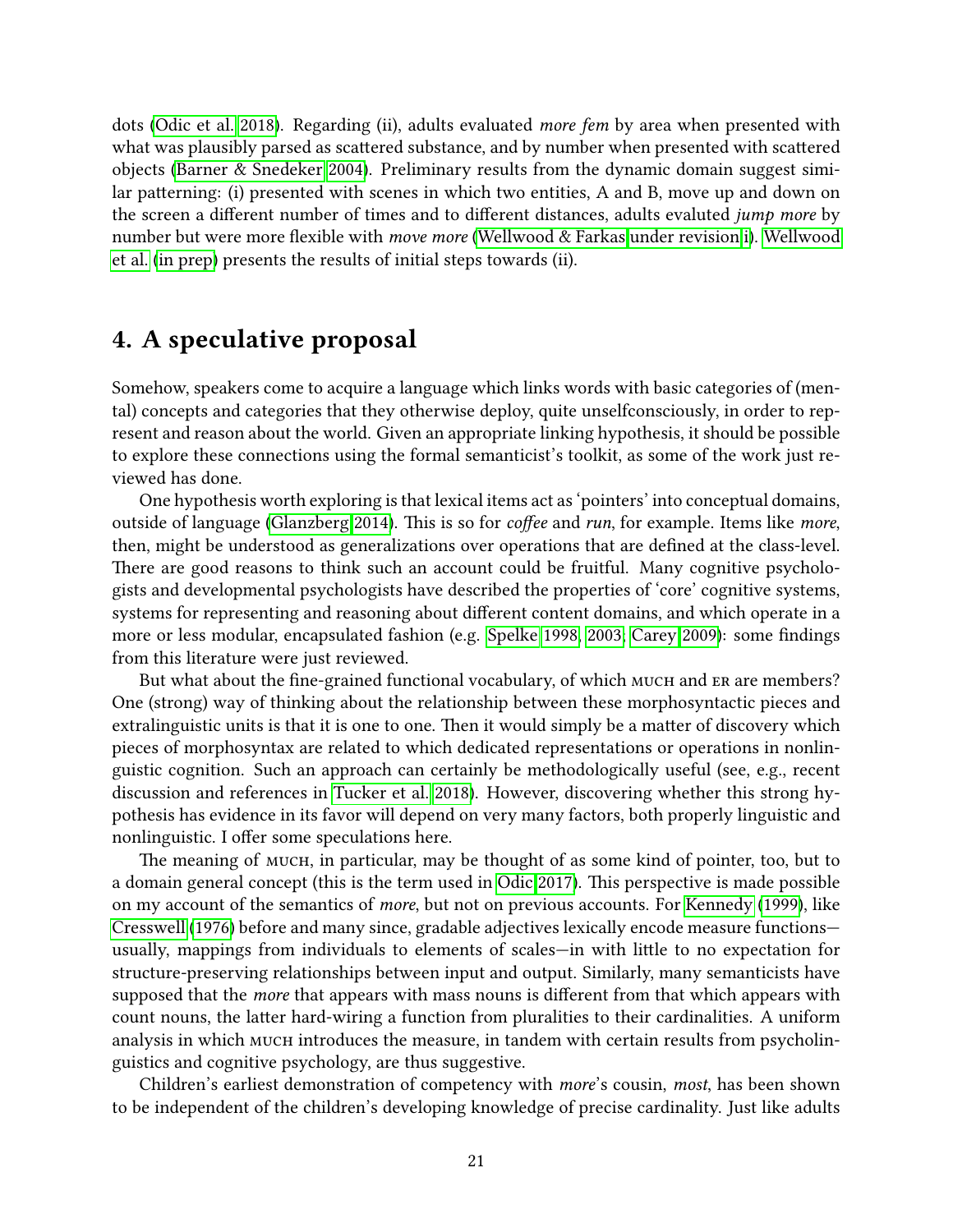under speeded conditions, children instead use representations from their approximate number system (ANS) to evaluate comparatives with plural nouns [\(Halberda et al. 2008\)](#page-25-12). The ANS is an evolutionarily-ancient system that generates percepts of 'numerosity', demonstrably in place in human children within the earliest time window in which it is possible to test (see especially [Dehaene 1997,](#page-25-13) [Feigenson et al. 2004\)](#page-25-14). In contrast, demonstrating facility with natural number requires an exceedingly lengthy, explicit learning process, which is striking in light of how quickly it appears that almost any other category of expression is acquired.<sup>[33](#page-0-0)</sup>

On my formal theory, both approximate number and exact number are grammaticallylicensed measures with plural XPs, just in case both meet the structure-preservation conditions imposed on that valuation. And indeed, despite the fact that natural number is modeled as a set of ordered points and ANS representations as ordered Gaussian distributions, these two 'scales' are isomorphic (e.g., [Gallistel & Gelman 1992;](#page-25-15) cf. [Odic et al. 2015\)](#page-27-10); if one of them satisfies Smonotonicity and A-invariance, so will the other. As [Gallistel & Gelman](#page-25-15) [\(1992\)](#page-25-15) discuss in detail, a child's protracted learning path to natural number understanding could be due to difficulty in establishing the relevant isomorphism betweentheir count list and their antecedently-available ANS.

Such considerations raise the possibility of deep connections between the grammar of comparatives and the cognition deployed for magnitude estimation and comparison, suggested in quite another context by [Fox & Hackl](#page-25-16) [\(2006\)](#page-25-16). They argue that it is possible to resolve a grab bag of grammatical puzzles related to exhaustivity inferences, scalar implicature, question semantics, and definite descriptions, only if the scales invoked by natural language are dense. They note the odd consequence of this that, "when we say that John has 3 kids or that he has more kids than Mary, the presupposed scale […] is not the ordered set of natural numbers or anything like it. Instead, it is the same domain of measurements that is needed to capture our intuitions of space and time, something closer to the rational or real numbers" (538)—in other words, just the sorts of structures posited for magnitude estimation systems like the ANS.

Are these just coincidences? If so, the more relevant data accrues, the more suspicious they look. It seems to me that these observations are telling us that we should pursue something like the strong linking hypothesis sketched above, however treacherous it seems on its face. Stating the matter again: We appear to find evidence for the same set of morphosyntactic pieces, even if bundled differently on the surface, being 'wired' into cognition in quite the same ways (within and across individuals, across development, and across languages; see e.g. [Halberda et al. 2008,](#page-25-12) [Hackl 2009,](#page-25-17) [Pietroski et al. 2009,](#page-27-11) [Lidz et al. 2011,](#page-26-13) [Tomaszewicz 2011](#page-29-15) on the study of most).

I think that the data, and the current gap in our ability to predict much of it, warrants reconsideration of the dichotomy between the study of semantics proper, and of semantic competence. The view of semantic theory on which it obviously maps expressions to things in the mind independent world [\(Lewis 1970\)](#page-26-14) is complicated by the apparently pervasive intrusion of categories of mind that are not, themselves, usefully characterized in terms of the way the world is, so much as the way we think the world is (cf. [Scholl 2007\)](#page-28-16). Yet the usual fall-back position—that semantics relates linguistic expressions to what we "talk as if" there is—isn't particularly useful, either, if at the same time we deny that such talk reflects our human cognition (e.g. [Bach 1986,](#page-23-5) [Pelletier](#page-27-12) [2011,](#page-27-12) [Moltmann 2017\)](#page-27-13).

One promising approach is to think about our semantic theory in terms of charactrizing

<sup>33</sup>If words for natural number develop at all; cf. [Pica et al. 2004.](#page-27-14)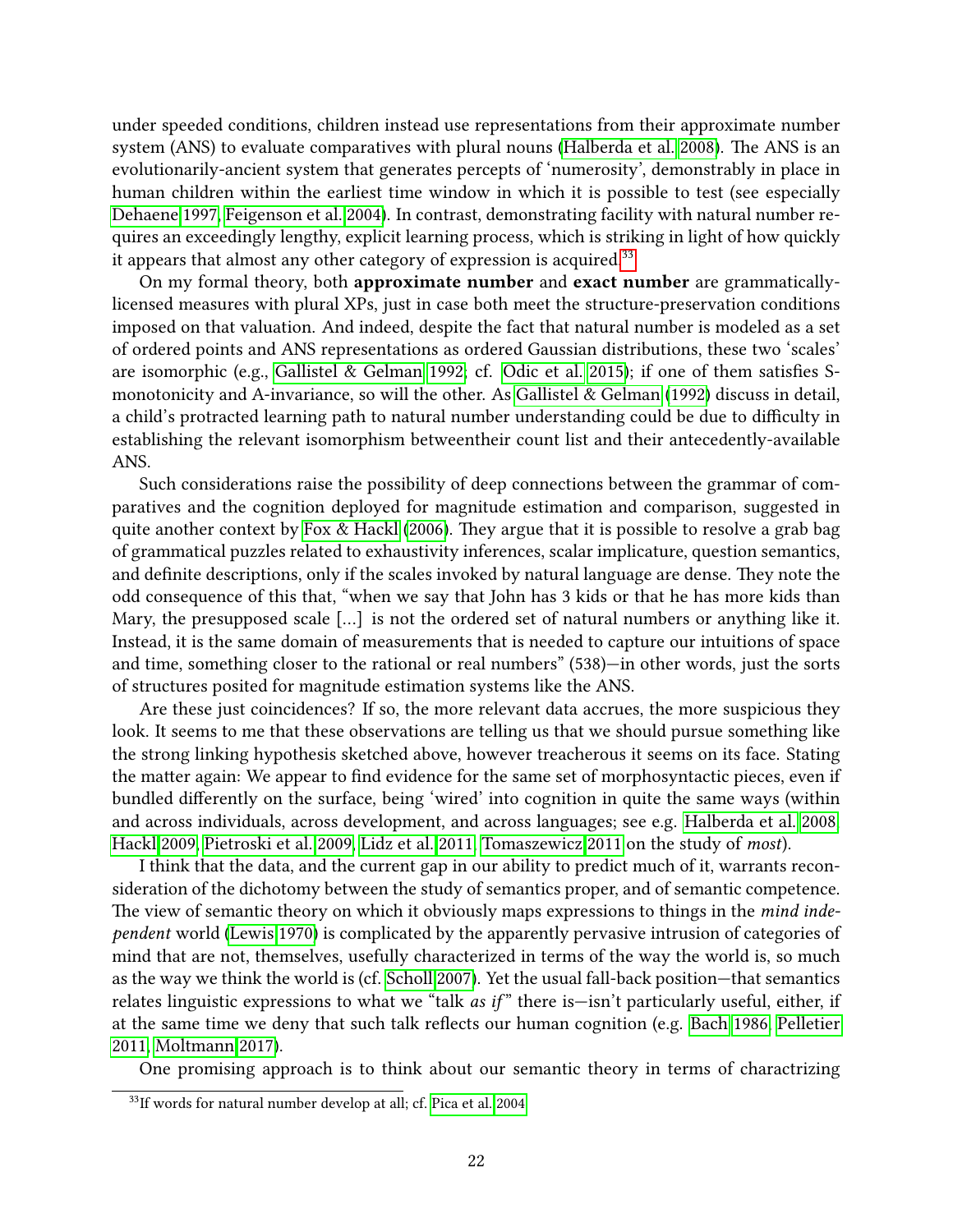functions-in-extension versus functions-in-intension in Church's [\(1941\)](#page-24-16) sense. In the former sense, we characterize a set of input-output pairs, using whatever theoretical vocabulary we have available to us; in this sense,  $\lceil \lambda x_e \rceil$  coffee $(x)$  is just a fancy name for a set, one of many equivalent formulations. In Church's sense of 'intensional', though, different extensionally-equivalent ways of specifying the function correspond to different ways of computing the function. In the context of an explicitly cognitive theory, we can produce formal statements that specify different psychological hypotheses about the information and operations involved in understanding the meaning of a given expression (i.e., as specifying 'Level 1.5' information, see [Peacocke 1986;](#page-27-15) [Lidz](#page-26-13) [et al. 2011;](#page-26-13) cf. [Marr 1982\)](#page-26-15).

In this way, semantics as typically practiced—a practice that regularly provides for, among other things, the existence of whatever sorts of entities with whatever structural relations between them is required to get good compositional explanations off the ground—should "in effect" be considered "an extension of syntax," specifying "the construction of another level of mental representation beyond LF ['Logical Form']", a level which may itself enter into ""real semantic interpretation"' [\(Chomsky 1981,](#page-24-17) p324)—i.e. what Lewis has in mind. If so, there can be real and present movement on testing specific linguistic and semantic hypotheses by leveraging an independent theory—that provided by cognitive psychology—which has so far been wanting.

## 5. Conclusion

I've given an analysis of more in which it invokes something very much like the concept of measurement. Figuring out whether a sentence with *more* is true often involves checking in with cognitive systems that represent and compute magnitudes. I suggested that a theory of the meaning of more will tie together our formal and explicitly cognitive studies, delivering new avenues for profitable inquiry into the nature of language and mind. The cognitive science of the future, in my view, will draw on formal semantic description as a means of developing novel and sophisticated hypotheses about mental representation. The linguistics of the future will say how the functional and contentful vocabularies of language interact with mental representation in the ways that they distinctively do. Hopefully, it will also say why they interact in those ways.

The semantic theory I've defended for *more* assigns little heavy-lifting to any element of the open-class vocabulary, and very little to any particular element of the closed-class. Instead, morphemes like much and -er, appropriately generalized, each have a job to do, and they do their job wherever they occur. Meanings get fancier as the number of functional morphemes increase, and combine in just the way that they do. This sort of theory raises to the fore questions about the set of possible (functional) morphemes, and restrictions on that set such that we should expect to see decomposition like this all over the place. I've barely scratched the surface of these questions here, instead focusing my attention on connections between the semantic theory and the relevant neighboring sciences.

Such an exploration opens up new questions that have and will mutually benefit research in formal semantics, cognitive science, and the philosophies of language and mind of mind. Far from remaining neutral on the question of what sorts of stuff our expressions relate to, semantic theory can be seen as, in fact, busily offering testable hypotheses about the representations and operations that linguistic representations call for out of the maze of nonlinguistic cognition. And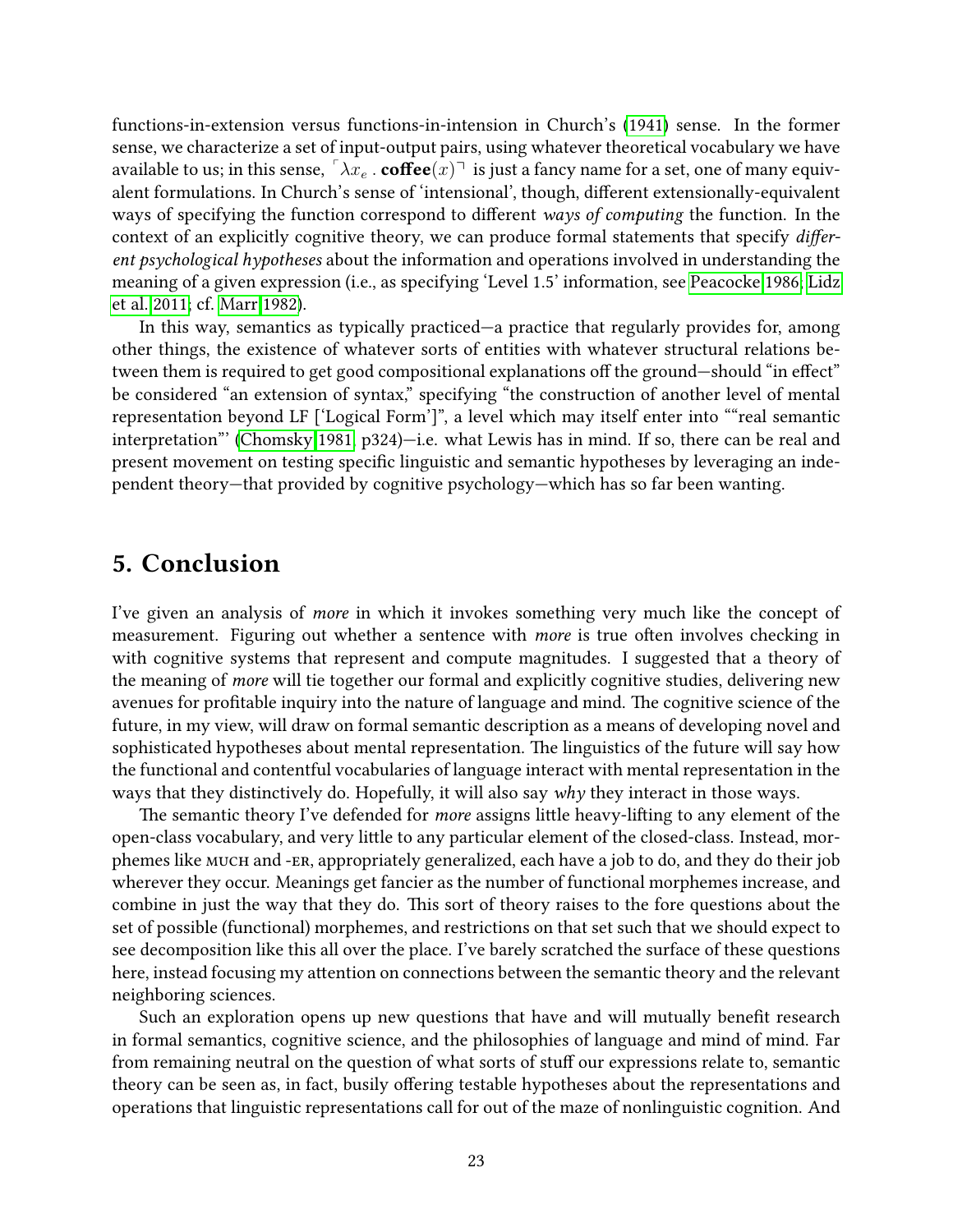that's good. At least, if it's true, semanticists will be well-placed to shine in the relevant interdisciplinary engagements: there are so many things that we theorize to exist or happen, which other cognitive scientists haven't even heard of. More than just supposing that we model "talk as  $if$ ", our probes could prove instrumental to a deeper understanding our common linguistic and cognitive inheritance.

# Acknowledgments

For recent discussion, I would like to thank Ashley Atkins, Chris Barker, Dylan Bumford, Ivano Caponigro, Jaime Castillo Gamboa, Jan Dowell, Sam Elgin, Jen Foster, Jeremy Goodman, Madiha Hamdi, Irene Heim, Tim Hunter, Dan Lassiter, Dave Liebesman, Ciyang Qing, Paul Pietroski, Jessica Rett, Paolo Santorio, Barry Schein, Una Stojnić, Ralph Wedgwood, Porter Williams, and audiences at the University of California, Los Angeles, Stanford University, and the University of California, San Diego. All errors are mine alone.

# References

- <span id="page-23-0"></span>Alrenga, Peter, Chris Kennedy & Jason Merchant. 2012. A new standard of comparison. In Nathan Arnett & Ryan Bennett (eds.), Proceedings of the 30th West Coast Conference on Formal Linguistics, 32–42. Somerville, MA: Cascadilla Proceedings Project.
- <span id="page-23-5"></span>Bach, Emmon. 1986. The algebra of events. Linguistics and Philosophy 9(1). 5-16.
- <span id="page-23-7"></span>Barner, David & Jesse Snedeker. 2004. Mapping individuation to mass-count syntax in language acquisition. In Kenneth Forbus, Dedre Gentner & Terry Regier (eds.), Proceedings of the Twenty-Sixth Annual Conference of the Cognitive Science Societyw, 79–84. Chicago IL.
- <span id="page-23-4"></span>Barner, David & Jesse Snedeker. 2005. Quantity judgments and individuation: evidence that mass nouns count. Cognition 97(1). 41–66.
- <span id="page-23-6"></span>Barner, David, Laura Wagner & Jesse Snedeker. 2008. Events and the ontology of individuals: Verbs as a source of individuating mass and count nouns. Cognition 106. 805–832.
- <span id="page-23-3"></span>Beck, Sigrid. 2011. Comparison constructions. In C. Maienborn, K. von Heusinger & P. Portner (eds.), Semantics: An international handbook of natural language meaning vol. 2, chap. 53, 1341– 1390. Mouton de Gruyter.
- <span id="page-23-2"></span>Beck, Sigrid, Sveta Krasikova, Daniel Fleischer, Remus Gergel, Stefan Hofstetter, Christiane Savelsberg, John Vanderelst & Elisabeth Villalta. 2010. Crosslinguistic variation in comparison constructions. In Jeroen van Craenenbroeck (ed.), Linguistic variation yearbook 2009, 1–66. Amsterdam: John Benjamins Publishing Company.
- <span id="page-23-1"></span>Bobaljik, Jonathan David. 2012. Universals in comparative morphology: Suppletion, superlatives, and the structure of words. Boston MA: MIT Press.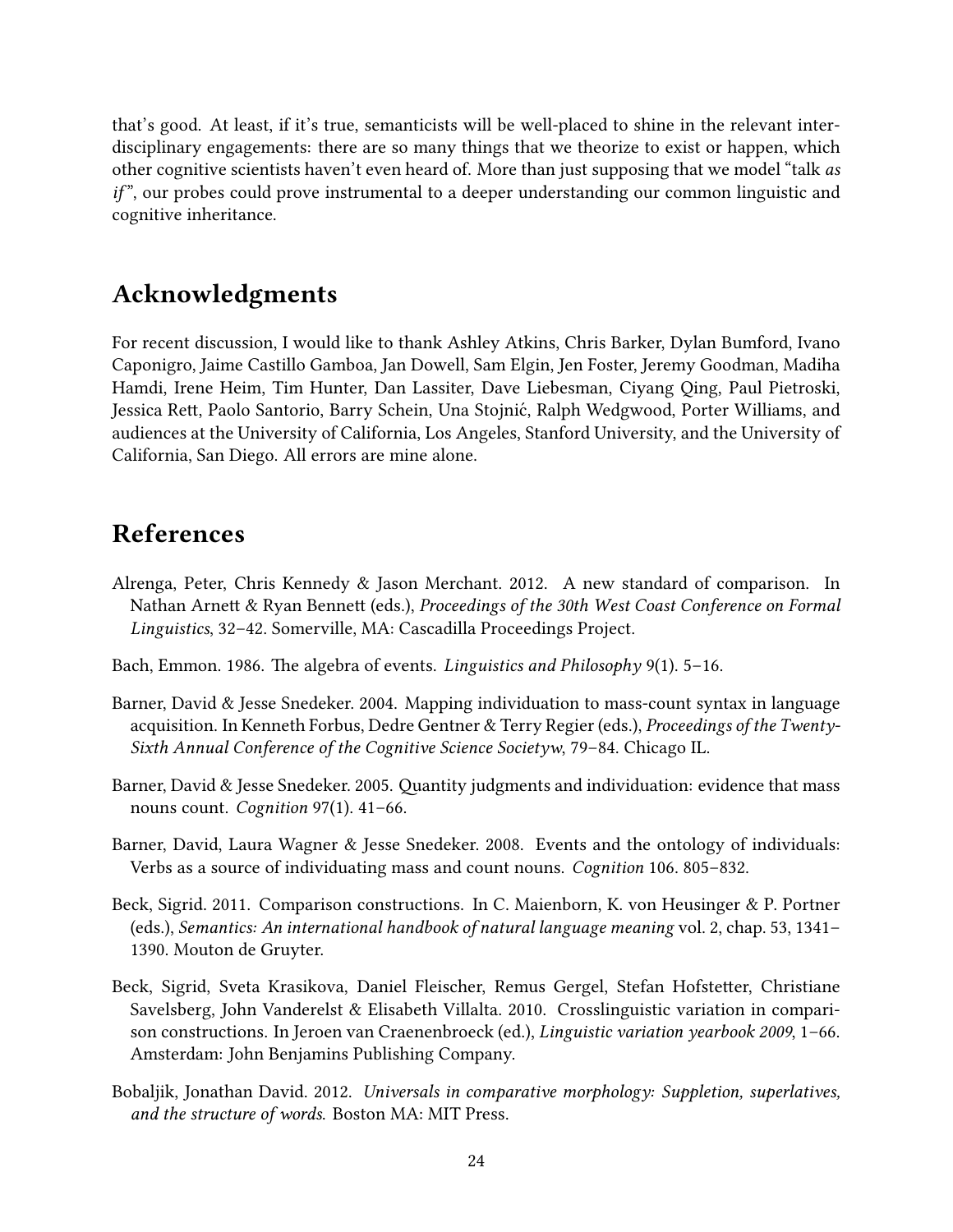- <span id="page-24-10"></span>Bochnak, M. Ryan. 2013. Cross-linguistic variation in the semantics of comparatives: University of Chicago dissertation.
- <span id="page-24-11"></span>Bochnak, M. Ryan. 2015. The Degree Semantics Parameter and cross-linguistic variation. Semantics & Pragmatics 8(6). 1–48.
- <span id="page-24-8"></span>Boolos, George. 1984. To be is to be the value of a variable (or some values of some variables). Journal of Philosophy 81. 430–450.
- <span id="page-24-0"></span>Bresnan, Joan. 1973. Syntax of the comparative clause construction in English. Linguistic Inquiry 4(3). 275–343.
- <span id="page-24-5"></span>Bunt, Harry C. 1979. Ensembles and the formal semantic properties of mass terms. In Francis Jeffry Pelletier (ed.), Mass terms: some philosophical problems, 249–277. Dordrecht: Reidel.
- <span id="page-24-6"></span>Bunt, Harry C. 1985. Mass terms and model-theoretic semantics (Cambridge Studies in Linguistics 42). Cambridge, UK: Cambridge University Press.
- <span id="page-24-4"></span>Burge, Tyler. 1977. A theory of aggregates. No $\hat{u}$ s 11(2). 97–117.
- <span id="page-24-12"></span>Carey, Susan. 1978. Less may never mean more. In R. N. Campbell & P. T. Smith (eds.), Recent advances in the psychology of language: Language development and mother-child interaction, 109–131. Plenum.
- <span id="page-24-15"></span>Carey, Susan. 2009. Where our number concepts come from. Journal of Philosophy 106(4). 220– 254.
- <span id="page-24-3"></span>Cartwright, Helen. 1975. Amounts and measures of amount. Noûs 9(2). 143-164.
- <span id="page-24-7"></span>Champollion, Lucas. 2010. Parts of a whole: Distributivity as a bridge between aspect and measurement. Philadelphia: University of Pennsylvania dissertation.
- <span id="page-24-9"></span>Champollion, Lucas & Manfred Krifka. 2016. Mereology.
- <span id="page-24-2"></span>Cheng, Chung-Ying. 1973. Comments on Moravcsik's paper. In Jaakko Hintikka, Patrick Suppes & J.M.E. Moravcsik (eds.), Approaches to Natural Language: Proceedings of the 1970 Stanford Workshop on Grammar and Semantics, 286–288. Springer Netherlands.
- <span id="page-24-14"></span>Chomsky, Noam. 1959. Review of Skinner's Verbal Behavior. Language 35(1). 26–58.
- <span id="page-24-13"></span>Chomsky, Noam. 1965. Aspects of the theory of syntax. Cambridge, Massachusetts: MIT Press.
- <span id="page-24-17"></span>Chomsky, Noam. 1981. Lectures on government and binding. Dordrecht, The Netherlands: Foris Publications.
- <span id="page-24-16"></span>Church, Alonzo. 1941. *The calculi of lambda conversion*. Princeton, NJ: Princeton University Press.
- <span id="page-24-1"></span>Corver, Norbert. 1990. The syntax of left branch extractions: Katholieke Universiteit Brabant dissertation.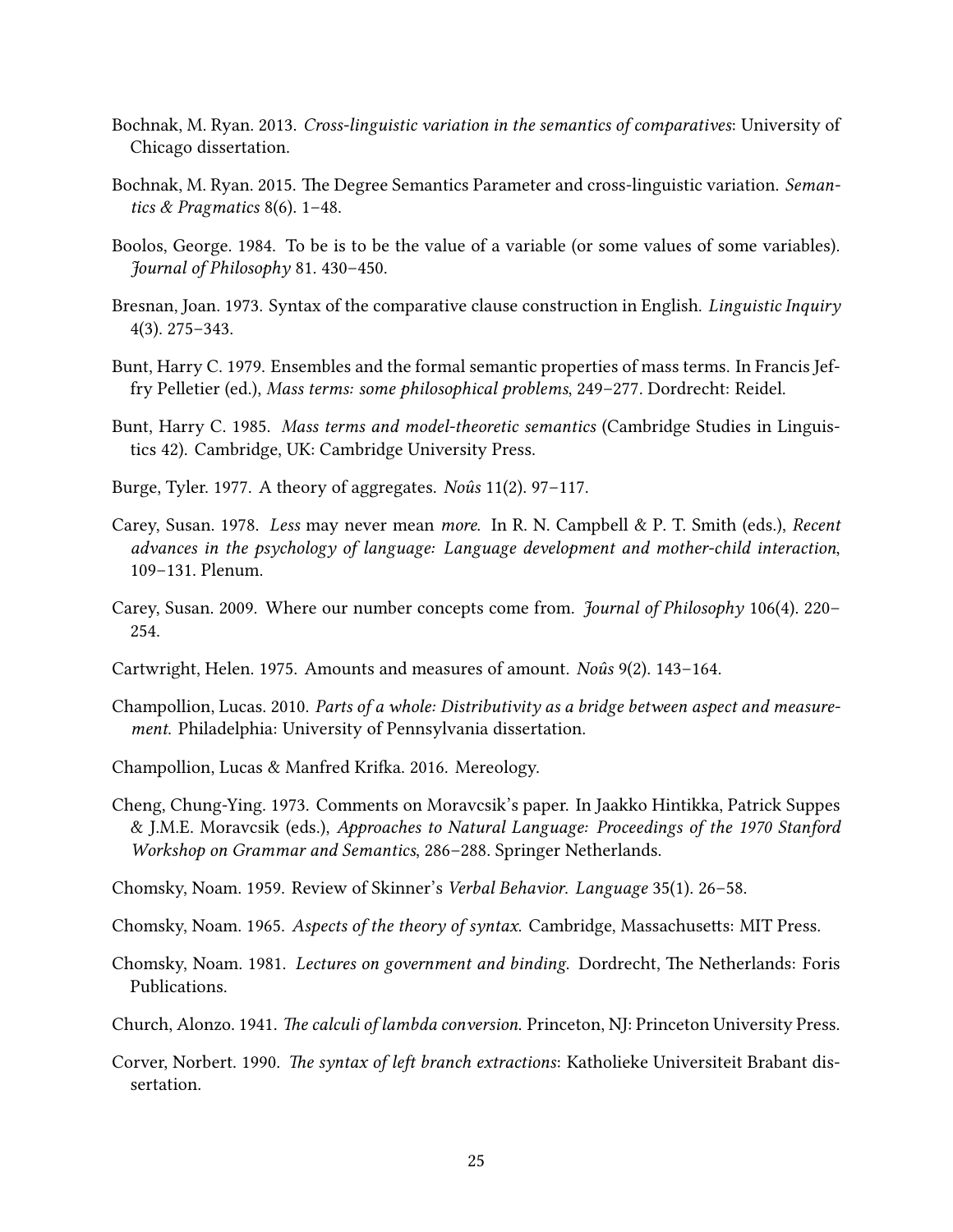- <span id="page-25-0"></span>Cresswell, Max J. 1976. The semantics of degree. In Barbara Hall Partee (ed.), Montague grammar, 261–292. New York: Academic Press.
- <span id="page-25-5"></span>Cusic, David. 1981. Verbal Plurality and Aspect: Stanford University dissertation.
- <span id="page-25-13"></span>Dehaene, Stanislas. 1997. The number sense: How the mind creates mathematics. New York, New York: Oxford University Press.
- <span id="page-25-2"></span>Doetjes, Jenny. 1997. Quantifiers and selection. The Hague: Holland Academic Graphics.
- <span id="page-25-1"></span>Dunbar, Ewan & Alexis Wellwood. 2016. Addressing the 'two interface' problem: The case of comparatives and superlatives. Glossa: a journal of general linguistics 1(1). 5.1–29.
- <span id="page-25-14"></span>Feigenson, Lisa, Stanislas Dehaene & Elizabeth Spelke. 2004. Core systems of number. Trends in Cognitive Science 8(7). 307–314.
- <span id="page-25-7"></span>Fleisher, Nicholas. 2016. Comparing theories of quantifiers in *than-clauses: Lessons from* downward-entailing differentials. Semantics & Pragmatics  $9(4)$ . 1–23.
- <span id="page-25-16"></span>Fox, Danny & Martin Hackl. 2006. The universal density of measurement. Linguistics and Philosophy 29. 537–586.
- <span id="page-25-15"></span>Gallistel, Charles R. & Rochel Gelman. 1992. Preverbal and verbal counting and computation. Cognition 44. 43–74.
- <span id="page-25-9"></span>Gathercole, Virginia C. 1985. More and more and more about "more". Journal of Experimental Child Psychology 40. 73–104.
- <span id="page-25-4"></span>van Geenhoven, Veerle. 2004. For-adverbials, frequentative aspect, and pluractionality. Natural Language Semantics 12(2). 135–190.
- <span id="page-25-3"></span>Gillon, Brendan. 1992. Towards a common semantics for English count and mass nouns. Linguistics and Philosophy 15(6). 597–639.
- <span id="page-25-10"></span>Gillon, Brendan S. 2012. Mass terms. Philosophy Compass 7(10). 712–730.
- <span id="page-25-11"></span>Glanzberg, Michael. 2014. Explanation and partiality in semantic theory. In Alexis Burgess & Brett Sherman (eds.), Metasemantics: New Essays on the Foundations of Meaning, Oxford University Press.
- <span id="page-25-17"></span>Hackl, Martin. 2009. On the grammar and processing of proportional quantifers: most versus more than half. Natural Language Semantics 17. 63–98.
- <span id="page-25-12"></span>Halberda, Justin, Len Taing & Jeffrey Lidz. 2008. The development of "most" comprehension and its potential dependence on counting ability in preschoolers. Language Learning and Development 4(2). 99–121.
- <span id="page-25-8"></span>Heim, Irene & Angelika Kratzer. 1998. Semantics in generative grammar. Malden, MA: Blackwell.
- <span id="page-25-6"></span>Henderson, Robert. 2012. Ways of Pluralizing Events: University of California, Santa Cruz dissertation.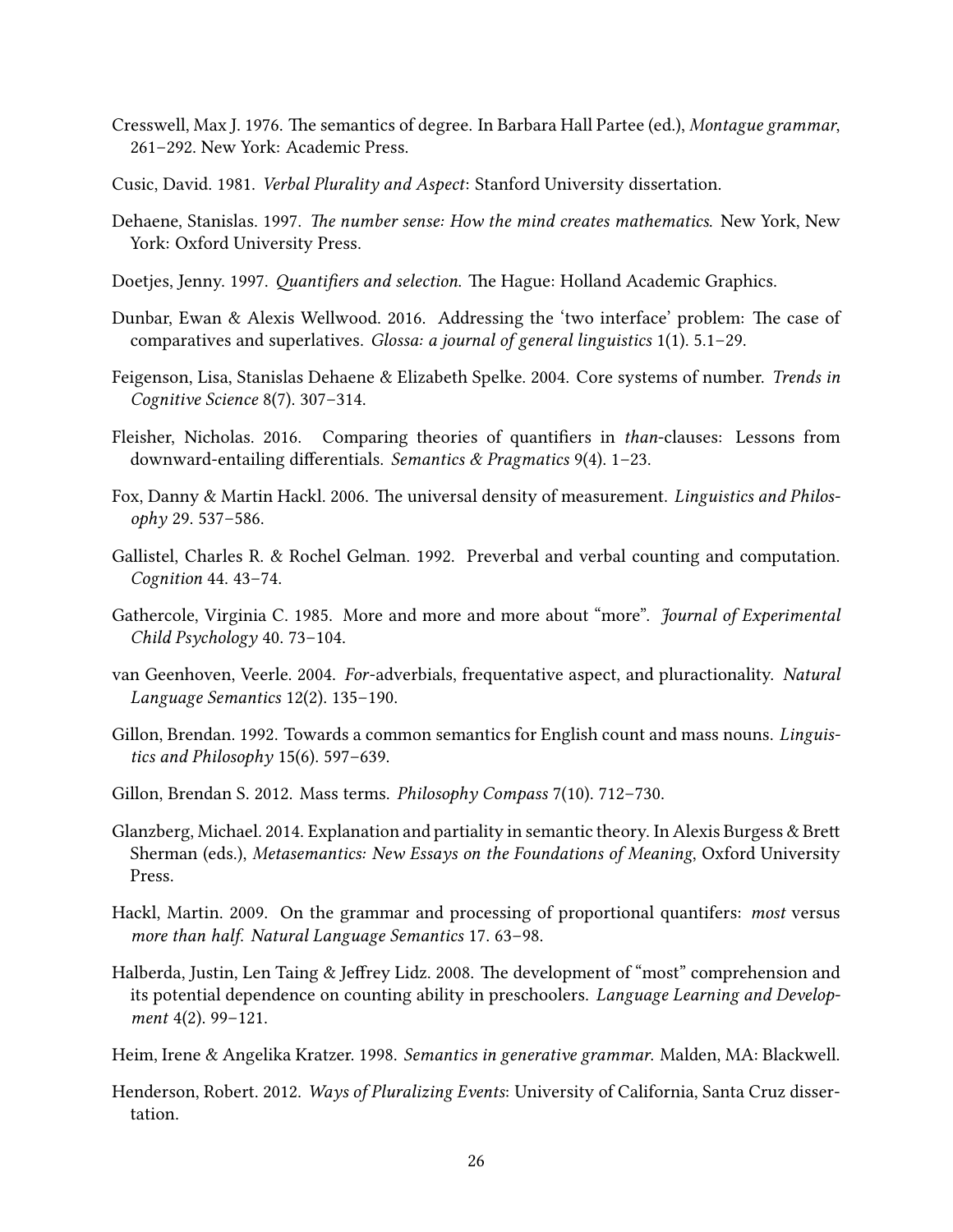- <span id="page-26-7"></span>Hespos, Susan J., Dora Begum, Lance J. Rips & Stella Christie. 2012. Infants make quantity discriminations for substances. Child Development 83. 554–567.
- <span id="page-26-9"></span>Hespos, Susan J. & Kristy vanMarle. 2012. Physics for infants: characterizing the origins of knowledge about objects, substances, and number. Wiley Interdisciplinary Reviews: Cognitive Science 3(1). 19–27.
- <span id="page-26-6"></span>Huntley-Fenner, G., Susan Carey & A. Solimando. 2002. Objects are individuals but stuff doesn't count: Perceived rigidity and cohesiveness influence infants' representations of small groups of discrete entities. Cognition 85. 203–221.
- <span id="page-26-12"></span>Kennedy, Chris. 1999. Projecting the adjective: The syntax and semantics of gradability and comparison. New York: Garland.
- <span id="page-26-8"></span>Koslicki, Katherin. 1997. Isolation and non-arbitrary division: Frege's two criteria for counting. Synthese 112(3). 403–430.
- <span id="page-26-2"></span>Krifka, Manfred. 1989. Nominal reference, temporal constitution and quantification in event semantics. In Renate Bartsch, Johann van Benthem & Peter van Emb de Boas (eds.), Semantics and contextual expression, 75–115. Foris: Dordrecht.
- <span id="page-26-5"></span>Larson, Brooke & Alexis Wellwood. 2015. Constituency, implicit arguments, and scope in the syntax-semantics of degree constructions. University of Southern California manuscript.
- <span id="page-26-3"></span>Lassiter, Daniel. 2011. Measurement and modality: The scalar basis of modal semantics. New York: New York University dissertation.
- <span id="page-26-14"></span>Lewis, David. 1970. General semantics. Synthese 22. 18–67.
- <span id="page-26-13"></span>Lidz, Jeffrey, Justin Halberda, Paul Pietroski & Tim Hunter. 2011. Interface transparency and the psychosemantics of most. Natural Language Semantics 6(3). 227–256.
- <span id="page-26-1"></span>Link, Godehard. 1983. The logical analysis of plurals and mass terms: A lattice-theoretical approach. In Rainer Bäuerle, Christoph Schwarze & Arnim von Stechow (eds.), Meaning, use and interpretation of language, 302–323. Berlin, Germany: DeGruyter.
- <span id="page-26-10"></span>Liverence, BM & Brian J. Scholl. 2012. Discrete events as units of perceived time. *Journal of* Experimental Psychology: Human Perception and Performance 38(3). 549–54.
- <span id="page-26-11"></span>Maguire, Mandy J., Jonathan Brumberg, Michelle Ennis & Thomas F. Shipley. 2011. Similarities in object and event segmentation: A geometric approach to path segmentation. Spatial Cognitoin & Computation 11(3). 254–279. doi:10.1080/13875868.2011.566955.
- <span id="page-26-15"></span>Marr, David. 1982. Vision: A computational investigation into the human representation and processing of visual information. MIT Press.
- <span id="page-26-0"></span>Massey, Gerald J. 1976. Tom, Dick, and Harry and all the king's men. American Philosophical Quarterly 13(2). 89-107.
- <span id="page-26-4"></span>McKay, Thomas. 2006. Plural Predication. Oxford University Press.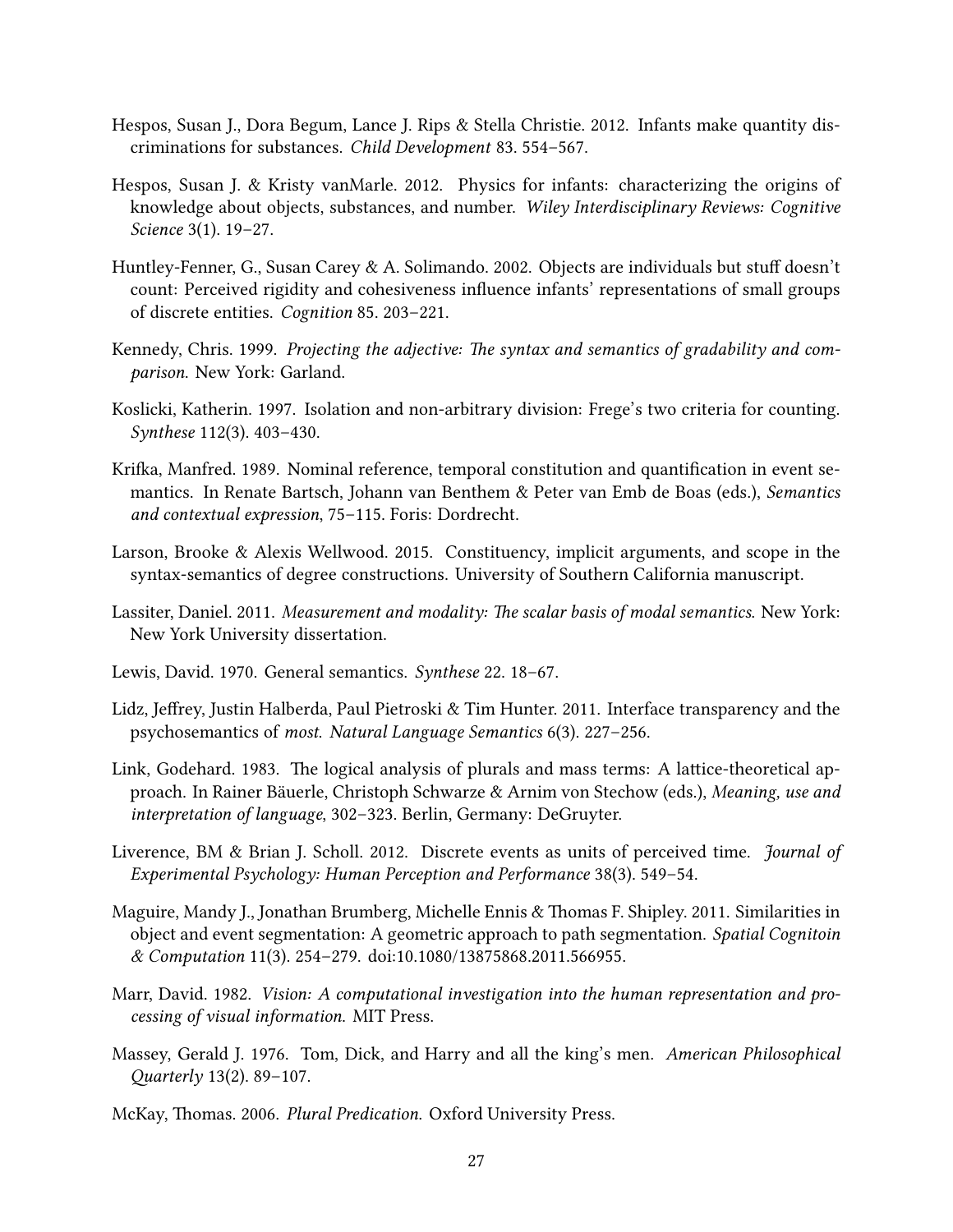- <span id="page-27-4"></span>Mitrovic, Moreno & Uli Sauerland. 2014. Decomposing coordination. In Jyoti Iyer & Leland Kus- ´ mer (eds.), North Eastern Linguistic Society 44 vol. 2, 39–52. Amherst, MA: GLSA Publications.
- <span id="page-27-7"></span>Moltmann, Frederike. 1998. Part structures, integrity, and the mass-count distinction. Synthese 116(1). 75–111.
- <span id="page-27-13"></span>Moltmann, Frederike. 2017. Natural language ontology. Oxford Research Encyclopedia of Linguistics. <10.1093/acrefore/9780199384655.013.330>.
- <span id="page-27-2"></span>Nakanishi, Kimiko. 2007. Measurement in the nominal and verbal domains. Linguistics and Philosophy 30. 235–276.
- <span id="page-27-5"></span>Neeleman, Ad, Hans van de Koot & Jenny Doetjes. 2004. Degree expressions. The Linguistic Review 21(1). 1–66.
- <span id="page-27-6"></span>Odic, Darko. 2017. Children's intuitive sense of number develops independently of their perception of area, density, length, and time. Developmental Science 21(2). 1–15.
- <span id="page-27-10"></span>Odic, Darko, Matthew Le Corre & Justin Halberda. 2015. Children's mappings between number words and the approximate number system. Cognition 138. 102–121.
- <span id="page-27-9"></span>Odic, Darko, Paul Pietroski, Tim Hunter, Justin Halberda & Jeffrey Lidz. 2018. Individuals and non-individuals in cognition and semantics: The mass/count distinction and quantity representation. Glossa: a journal of general linguistics 3(1). 1–20.
- <span id="page-27-1"></span>Parsons, Terence. 1979. An analysis of mass terms and amount terms. In Francis Jeffrey Pelletier (ed.), Mass Terms: Some Philosophical Problems, 137–166. Dordrecht.
- <span id="page-27-15"></span>Peacocke, Christopher. 1986. Explanation in computational psychology: Language, perception and level 1.5. Mind and Language 1(101-123).
- <span id="page-27-12"></span>Pelletier, Francis Jeffry. 2011. Descriptive metaphysics, natural language metaphysics, Sapir-Whorf, and all that stuff: Evidence from the mass-count distinction. The Baltic International Yearbook of Cognition, Logic, and Communication 6.
- <span id="page-27-14"></span>Pica, Pierre, Cathy Lemer, Véronique. Izard  $\&$  Stanislas Dehaene. 2004. Exact and approximate arithmetic in an Amazonian indigene group. Science 306(5695). 499–503.
- <span id="page-27-3"></span>Pietroski, Paul. 2005. Events and semantic architecture. Oxford, UK: Oxford University Press.
- <span id="page-27-0"></span>Pietroski, Paul. 2018. Conjoining meanings: Semantics without truth values. Oxford University Press.
- <span id="page-27-11"></span>Pietroski, Paul, Jeffrey Lidz, Tim Hunter & Justin Halberda. 2009. The meaning of most: semantics, numerosity, and psychology. Mind & Language 24. 554–585.
- <span id="page-27-8"></span>Prasada, Sandeep, Krag Ferenz & Todd Haskell. 2002. Conceiving of entities as objects and as stuff. Cognition 83. 141-165.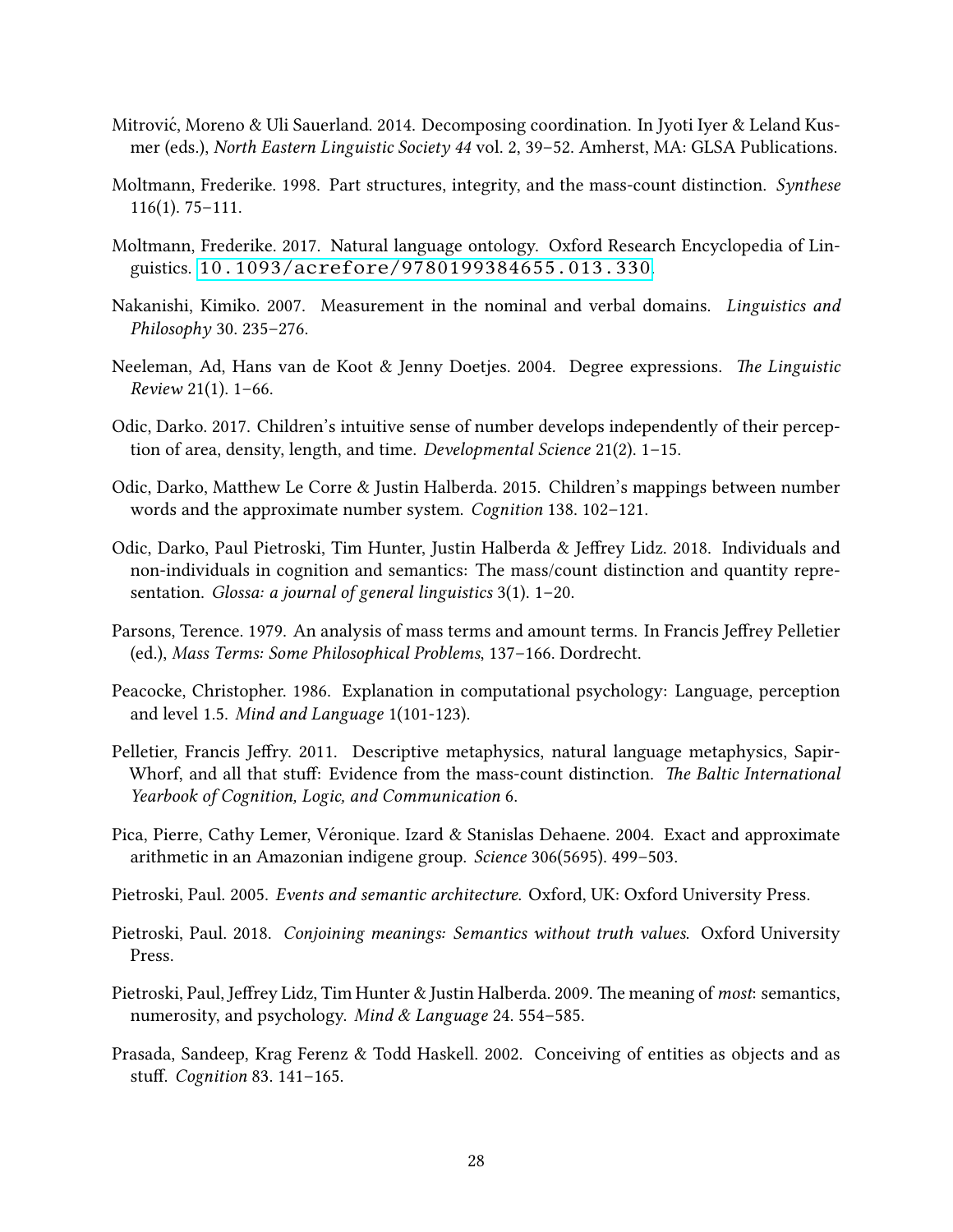- <span id="page-28-11"></span>Pylyshyn, Zenon W. & R. W. Storm. 1988. Tracking multiple independent targets: evidence for a parallel tracking mechanism. Spatial Vision 3(3). 1–19.
- <span id="page-28-4"></span>Quine, Willard V. 1960. Word and object. Cambridge MA: MIT Press.
- <span id="page-28-1"></span>Rett, Jessica. 2008. Degree modification in natural language. New Brunswick, NJ: Rutgers dissertation.
- <span id="page-28-2"></span>Rett, Jessica. 2015. The Semantics of Evaluativity. Oxford University Press.
- <span id="page-28-12"></span>Rips, Lance J. & Susan J. Hespos. 2015. Divisions of the physical world: Concepts of objects and substances. Psychological Bulletin 141(4). 786–811.
- <span id="page-28-5"></span>Rothstein, Susan. 2010. Counting and the mass/count distinction. *Journal of Semantics* 27. 343– 397.
- <span id="page-28-16"></span>Scholl, Brian J. 2007. Object persistence in philosophy and psychology. *Mind & Language* 22(5). 563–591.
- <span id="page-28-7"></span>Schwarzschild, Roger. 2002. The grammar of measurement. In B. Jackson (ed.), *Proceedings of* SALT XII, 225-245. Cornell University, Ithaca, NY: CLC Publications.
- <span id="page-28-8"></span>Schwarzschild, Roger. 2006. The role of dimensions in the syntax of noun phrases. Syntax 9(1). 67–110.
- <span id="page-28-9"></span>Schwarzschild, Roger & Karina Wilkinson. 2002. Quantifiers in comparatives: a semantics of degree based on intervals. Natural Language Semantics 10(1). 1–41.
- <span id="page-28-0"></span>Soames, Scott. 1989. Semantics and semantic competence. *Philosophical Perspectives* 3. 575–596.
- <span id="page-28-13"></span>Soja, Nancy, Susan Carey & Elizabeth Spelke. 1991. Ontological categories guide young children's inductions of word meaning: object terms and substance terms. Cognition 38. 179–211.
- <span id="page-28-3"></span>Solt, Stephanie. 2015. Q-adjectives and the semantics of quantity. Journal of Semantics 32(221- 273).
- <span id="page-28-15"></span>Spelke, Elizabeth. 2003. What makes us smart? Core knowledge and natural language. In Dedre Gentner & Susan Goldin-Meadow (eds.), Language in Mind: Advances in the Study of Language and Thought, MIT Press.
- <span id="page-28-14"></span>Spelke, Elizabeth S. 1998. Nativism, empiricism, and the origins of knowledge. Infant Behavior and Development 21(2). 181–200.
- <span id="page-28-6"></span>Sutton, Peter R. & Hana Filip. 2016. Countability: Individuation and Context. In A. Foret, G. Morrill, R. Muskens, R. Osswald & S. Pogodalla (eds.), Formal grammar. fg 2016, fg 2015. vol. 9804 Lecture Notes in Computer Science, Berlin, Heidelberg: Springer.
- <span id="page-28-10"></span>Syrett, Kristen. 2016. Acquisition of comparatives and degree constructions. In Jeffrey Lidz, William Snyder & Joe Pater (eds.), The Oxford Handbook of Developmental Linguistics, chap. 20, 463–497. Oxford University Press.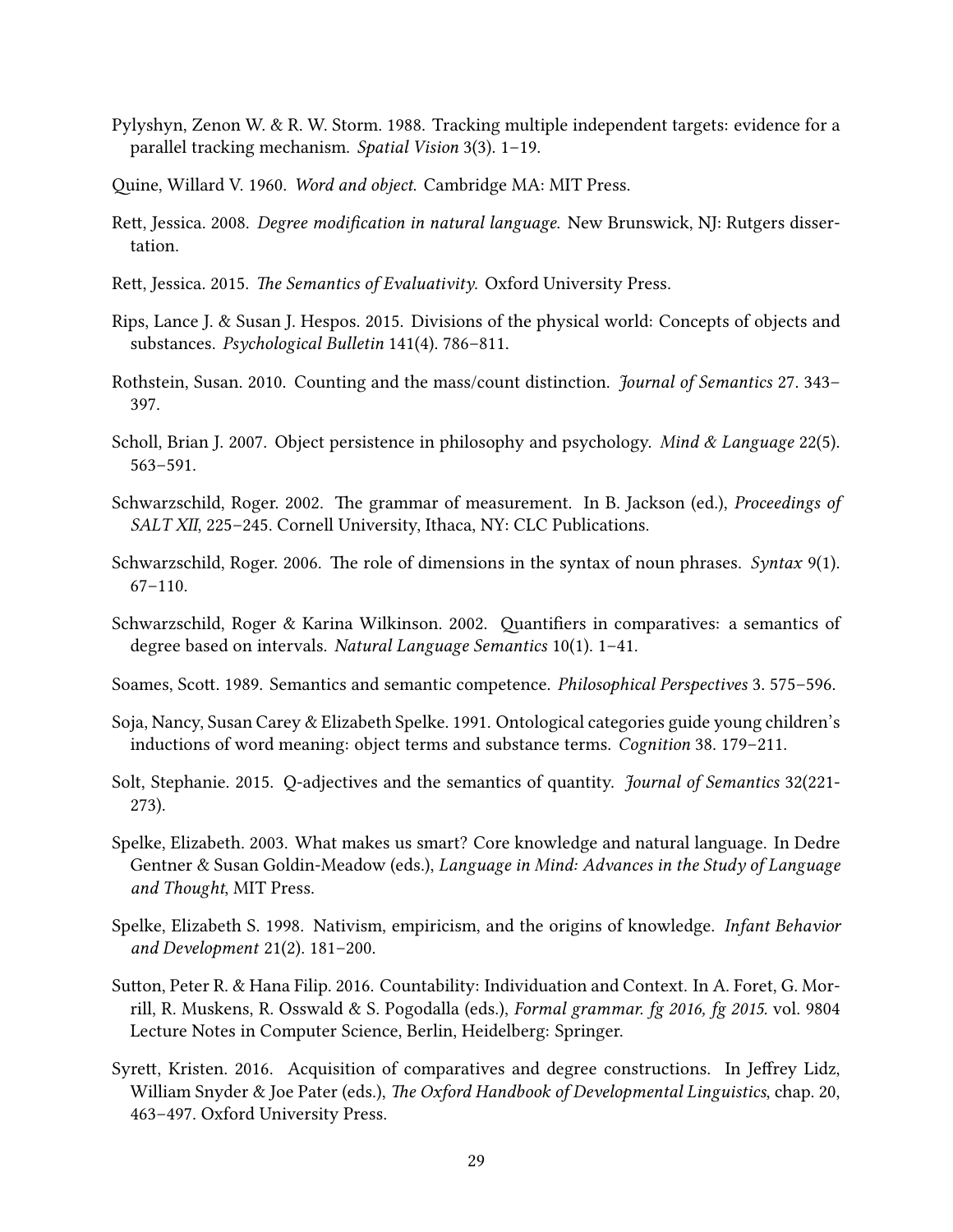<span id="page-29-11"></span>Taylor, Barry. 1977. Tense and Continuity. Linguistics and Philosophy 1(2). 199–220.

- <span id="page-29-15"></span>Tomaszewicz, Barbara. 2011. Verification strategies for two majority quantifiers in Polish. In Ingo et al. Reich (ed.), *Proceedings of Sinn und Bedeutung 15*, Saarbrücken, Germany: Saarland University Press.
- <span id="page-29-14"></span>Tucker, Daniel, Barbara Tomaszewicz & Alexis Wellwood. 2018. Decomposition and processing of negative adjectival comparatives. In Elena Castroviejo Miró, Galit Sassoon & Louise McNally (eds.), The semantics of gradability, vagueness, and scale structure: Experimental perspectives Language, Cognition and Mind, 243–273. Springer.
- <span id="page-29-8"></span>vanMarle, K & Brian J. Scholl. 2003. Attentive tracking of objects versus substances. Psychological Science 14. 498–504.
- <span id="page-29-7"></span>Vendler, Zeno. 1957. Verbs and times. Philosophical Review 66. 143–160.
- <span id="page-29-4"></span>Villalta, Elisabeth. 2008. Mood and gradability: an investigation of the subjunctive mood in Spanish. Linguistics and Philosophy 31(4). 467–522.
- <span id="page-29-3"></span>Wellwood, Alexis. 2012. Back to basics: more is always much-er. In Emmanuel Chemla, Vincent Homer & Grégoire Winterstein (eds.), Proceedings of Sinn und Bedeutung 17, Paris: ENS.
- <span id="page-29-1"></span>Wellwood, Alexis. 2014. Measuring predicates: University of Maryland, College Park dissertation.
- <span id="page-29-0"></span>Wellwood, Alexis. 2018. Structure preservation in comparatives. In Sireemas Maspong, Brynhildur Stefánsdóttir, Katherine Blake & Forrest Davis (eds.), Semantics and Linguistic Theory (SALT) 28, 78–99. CLC Publications.
- <span id="page-29-2"></span>Wellwood, Alexis. forthcoming. The meaning of more Studies in Semantics and Pragmatics. Oxford UK: Oxford University Press.
- <span id="page-29-12"></span>Wellwood, Alexis & Haley Farkas. in prep. Quantifying events and activities. University of Southern California manuscript.
- <span id="page-29-6"></span>Wellwood, Alexis  $\&$  Haley Farkas. under revision. The acquisition of verbal and adverbial comparatives. University of Southern California manuscript.
- <span id="page-29-5"></span>Wellwood, Alexis, Valentine Hacquard & Roumyana Pancheva. 2012. Measuring and comparing individuals and events. Journal of Semantics 29(2). 207–228.
- <span id="page-29-13"></span>Wellwood, Alexis, Angela Xiaoxue He & Haley Farkas. in prep. Events and processes in language and mind.
- <span id="page-29-9"></span>Wellwood, Alexis, Susan J. Hespos & Lance Rips. 2018a. How similar are objects and events? Acta Linguistica Academica 15(2-3). 473–501.
- <span id="page-29-10"></span>Wellwood, Alexis, Susan J. Hespos & Lance Rips. 2018b. The *object : substance*  $\therefore$  *event : process* analogy. In Tania Lombrozo, Joshua Knobe & Shaun Nicholas (eds.), Oxford Studies in Experimental Philosophy vol. II, chap. 8, 183–212. Oxford UK: Oxford University Press.